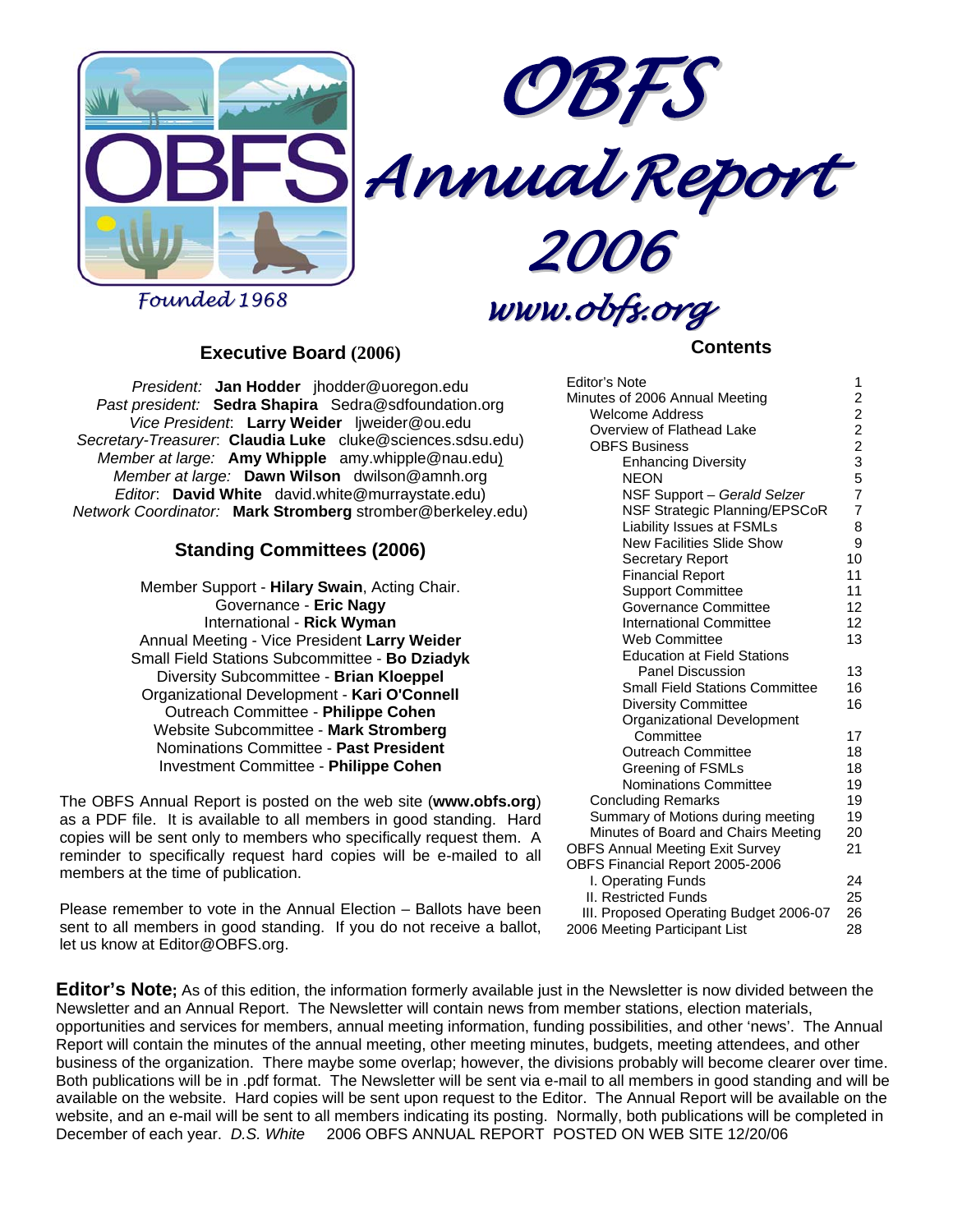## **Minutes of the 2006 Annual Meeting of the Organization of Biological Field Stations, Hosted at Flathead Lake Biological Station, Montana**

## *Thursday, September 14, 7:30 pm -10:15 pm Welcome Address – Jan Hodder*

OBFS President Jan Hodder called the meeting to order with the Tom Callahan Memorial *Big-Assed Gavel*, and introduced the members of the Executive Board: Vice President Larry Weider, Secretary-Treasurer Claudia Luke, Network Coordinator Mark Stromberg, and Members-at-Large Dawn Wilson and Amy Whipple. Past-President Sedra Shapiro and Editor Dave White were not in attendance. Jan gave a brief summary of the "state of the organization," and

- showed a graph of past and current membership in the organism and noted that of the 197 station members this year, 24 are new members to OBFS.
- noted that positions up for elections this year are Secretary-Treasurer, Member at Large, Network Coordinator and Editor.
- reviewed the history of strategic planning for OBFS in the last two years and noted the increased level of participation of committees within the organization and described committee responsibilities.

#### *Overview of Flathead Lake Biological Station and Research Program – Jack Stanford*

Director Jack Stanford provided a history of Flathead Lake Biological Station, the second oldest field station in the country (established in 1899). He reviewed the ecosystem-level research being conducted at the station that is employing new technologies, such as LIDAR, and large-scale collaborative programs that assess the quality of salmon habitat throughout the Pacific Rim.

#### *Executive Board and Chair Meeting - Open to All Members*

All members of the Executive Board were present except Vice-President Sedra Shapiro, and Editor David White. Also present were Tom Arsuffi, Philippe Cohen, Gerald Selzer, Brian Kloeppel, Bo Dziadyk, and Eric Nagy. The primary issues discussed were

1. Governance

- a. OBFS tax-exempt status. Claudia, Jan and Eric will work with a non-profit lawyer to bring OBFS up to date on IRS requirements, including Bylaw changes. This group will send all recommended actions to the Executive Board for approval.
- b. The EB will recommend to the membership at this meeting to split the Secretary-Treasurer position due to high levels of work for each of these two positions.
- 2. Appointment of Nominating Committee. The President appointed Amy Whipple and Philippe Cohen to the nominating committee and asked them to recruit an additional person to help. (This person was later identified as Hilary Swain).
- 3. Strategic Planning. Jan reviewed the responsibilities of the Committees and the EB's role in keeping track of strategic planning. She commented that
	- a. we need a way to keep track of what the committees are doing and recommended more regular contact.
	- b. Philippe resigned from the Finance Committee. Jan will talk to Hilary Swain and Peter Connors (the other two members of the committee) about a new chair.
	- c. Jan and Claudia handed out directions to Committee Chairs, copies of last years meeting minutes for the committees and the strategic planning guidance document to help them lead committee discussions this year.
	- d. Bo had concerns about being the chair of the Common Interest Committee and concomitantly of one of the Subcommittees. EB noted that we need clarify procedures for the Common Interest Committee.
- 4. Investment Policy. The EB recommended that Philippe present the Investment policy to the membership as part of the Business Meeting.
- 5. OBFS Newsletter this was deferred until Sunday meeting of Board and Chairs

#### *Friday September 15, 8:15 am – 12:00 am OBFS Business – Member Station Introductions and Announcement of Committee Meeting Agendas*

Jan Hodder asked all meeting attendees who were new to an OBFS meeting to stand. Twenty-nine (almost half) of the attending members were first-time attendees. During introductions, they were asked to comment on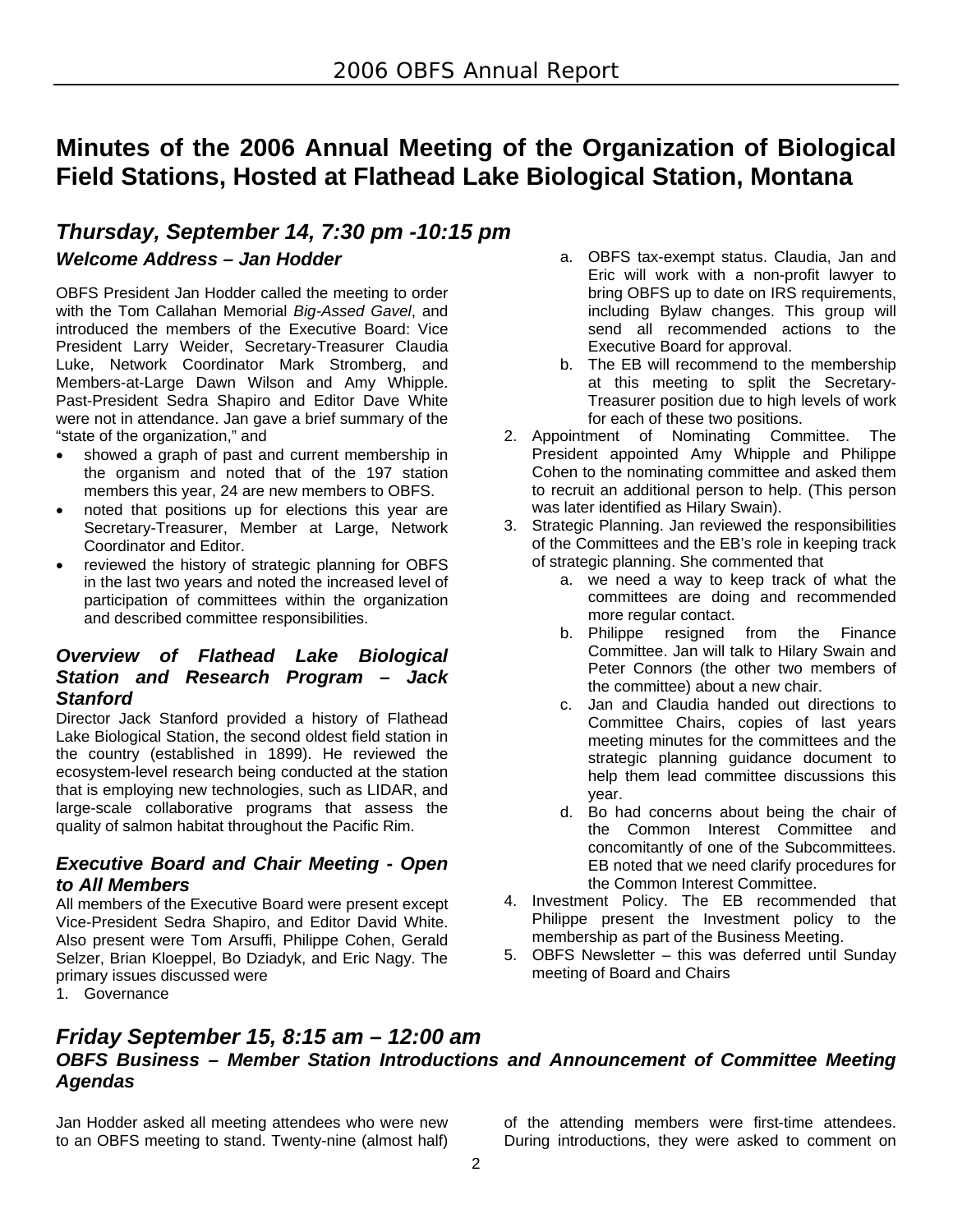why they came to this meeting. A quick tally of the responses is as follows:

- **12** are starting or want to start a new field station,
- **6** are new employees at existing member stations,
- **3** are building or planning to build new facilities at an existing member station,
- **2** are starting a new ed program at their field station,
- **2** received an NSF planning grant and want advice,
- **1** wants to contact other field stations in their area;
- **1** wants to recruit field stations to the Association of Ecosystems Research Centers,
- **1** from NSF and wants to communicate with field stations about programs, and
- **1** new faculty at a member station

#### *Concurrent Committee Meetings, Block 1*

Governance, Member Support, International, and Website Committees met concurrently from 9:00 am to 10:00 am.

#### *Enhancing Diversity at FSMLs*

Diversity Committee Chair, Brian Kloeppel (Coweeta Hydrological Lab, University of Georgia) introduced speakers Bill Swaney (Salish Kootenai Tribal College, Flathead Indian Reservation) and Amy Whipple (Merriam-Powell Research Station, Northern Arizona University) and led a question and answer session about enhancing human diversity at field stations. The Diversity Committee was identified as a priority for OBFS during strategic planning. The goals of the Committee are to promote recruitment, identify training opportunities, promote recruitment of diverse student body, and develop partnership and collaboration with minority organizations.

Bill Swaney provided a perspective on the cultural challenges of working with students from the tribe. He earned his BA/BS from University of Montana in wildlife biology and worked for tribal government for 15 years. With over 570 Native American tribes that govern over 100 million acres, the chances are your field station is next to a reservation.

Cultural challenges of working with Native American students include

- Indian people are place-bound. Advertisements to encourage students to travel to work with first class scientists are often not appealing to students, and it is very difficult to move students into an unfamiliar environment - even a half hour away.
- Hierarchy is not conducive to learning. If a teacher is perceived as intimidating, it stifles interaction. "Students don't care what you know if they know you don't care."

Actions needed for success include

- Educate yourself on status and proximity of tribal lands.
- Meaningful participation is critical. Do not undertake last minute applications that do not rely on meaningful communication with tribal members.
- Establish personal relationships with students. This is especially important if you are going to attract diversity.
- Field stations need to place-based projects for students that are relative to their lands (e.g., fishing).
- Learn where students are from and how your facilities can establish connections on their home reservations. Another avenue to identify potential students is tribal colleges.

Amy Whipple provided a summary of her NSF Research Experiences for Undergraduates program which focused on involvement of tribal and community college students near NAU. Recruited students are supported to conduct their own research, usually during the summer, under the direction of a mentor. Stipends are paid to participating students. Amy had the following recommendations and comments:

- Decide on what your measure of success is. Graduation success rates for tribal students are very poor at NAU. Success may simply be to increase the rates of graduation for participating students.
- REU or other field station programs may be able to increase diversity of their recruits by changing the criteria for who gets priority for entering the program, or by recruiting from non-traditional sources. For example, a quick survey of the applicants to the NAU program showed that 10% of the applicants from 4-year universities were underrepresented minority students. In contrast, 88% of the applicants from 2-year schools were underrepresented minority students.
- Consider on-site recruiting and bring along previous students as examples
- Establish mentors on site to help students with complex applications and a friendly face to ask questions.
- Increase the amount of time scheduled to communicate expectations of the students. Shorthand descriptions used commonly in academic circles may be meaningless to students for whom work and school are not the first priority.
- Schedule more time to develop skills and background knowledge needed for research. This may include computer skills.
- Plan to spend more time on communication with students, since many are not easily available by email.
- Early on identify mentors who have the time and commitment to deal with less prepared students
- Obtain real institutional commitment to the program before beginning.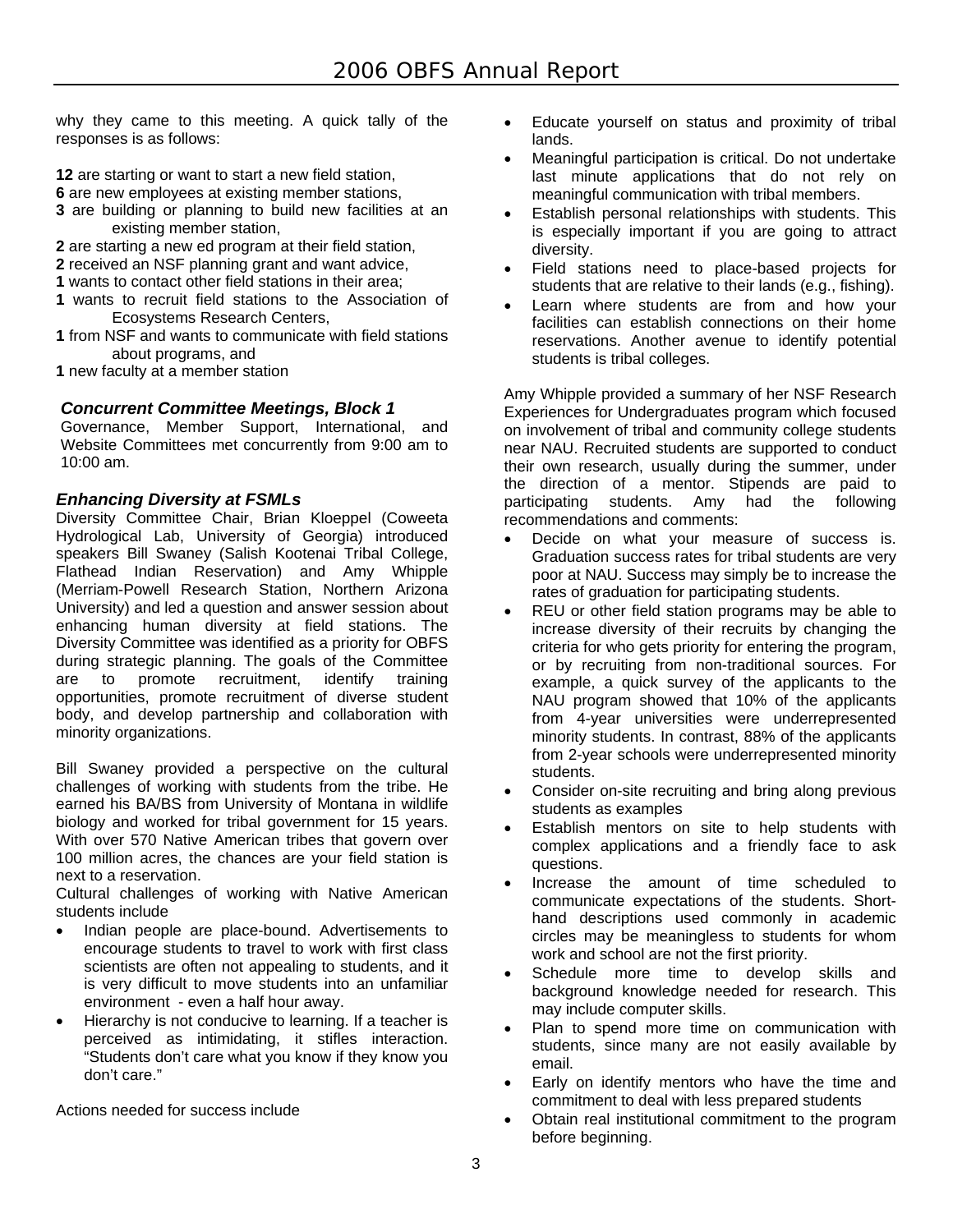Brian Kloeppel reminded attendees of SEEDS (Strategies for Ecology Education, Development and Sustainability), a program of the Ecological Society of America's Education Division. The program runs 1-2 field trips per year and includes at least 20 ethnic minority undergraduate students and 3-6 faculty mentors. The students and faculty spend 3-5 days of immersion in field ecology to promote interest and recruitment in further undergraduate and graduate ecology programs. The field station has to come up with the funding. Of the 8 trips undertaken since the program's inception, 5 have been at OBFS stations. SEEDS field trips have included Jasper Ridge Biological Preserve (June 2003), Kananaskis Field Station (June 2004), Sevilleta (November 2005), Konza Prairie Biological Station (June 2006), Coweeta Hydrological Laboratory (planned Nov 2006). SEEDS representatives are very interested in developing collaborations and may be coming to next year's meeting. Brian notes that he received more support and interest from his home institution (University of Georgia) for this field trip than any other request. The University was very interested and is going to meet personally with the students.

#### Question, Comment, and Answer Session

1. Have you done follow up experience with your students? Amy: The graduation rate after 3 years at NAU was about 50% for our students, which is a huge improvement. A couple of students have gone on to graduate school.

2. Are there differences among students living on and off reservations? Bill: I'm mostly familiar with reservation settings and am hesitant to make broad statements. In general, certain students learn and process information differently. I stop short of saying that there is a cultural difference. Urban Indians are a little more exposed to wider diversity of situations.

3. Jim Gosz (NSF EPSCoR program): Diversity programs are very fertile ground in NSF. If OBFS can come up with success stories, Gerald Selzer (NSF) will be able to highlight this to enhance NSF funding for field station programs.

4. We ran a similar NASA internships program for 40 interns. We started by working with a tribal member and bought out 1/3 of his time to be a mentor for the student mentors. We also found it was very important to listen to cultural beliefs and needs. You want to force them into your program, but you really have to go out of your way to bend your program to fit their interests. If they quit don't give up on them. They had 2 out of 6 drop out.

Amy: This program is the most consuming and important thing I ever did. The hardest part revolved around helping students with whatever came up in one way or

another. We didn't have anyone quit but I did have to track students down. Bending is important.

Bill: Relationship aspect is so important. Just keep trying.

5. Philippe Cohen (Stanford University, Jasper Ridge Biological Preserve): We worked with a high school in East Palo Alto that was primarily Black and Hispanic. Since Jasper Ridge and Stanford staff was not going to have the time. We successfully hooked up undergraduate students as mentors to the high school students. Now some of those high school students have been accepted into the undergraduate program at Stanford.

6. Nathan Rank (Sonoma State University): In general, underrepresented students are not encouraged to go into environmental biology. One Native American student described her interests in going back to work with her tribe on community integration issues. How to we accept balance of trying to get people into environmental biology vs. other good pursuits?

Brian: At the Oklahoma meeting, we had a presentation regarding recruitment of Latino students. They found that to be successful, they needed to make connections with both students and their parents. They tried to develop value for the student's parents. However, you do need to think about what's best for the student.

Bill: It also comes down to knowing what your facility offers and how that relates to the students cultural values and beliefs. For example, how do urban ecology issues relate to me personally?

7. Nevin Aspinwall (St. Louis University, Reis Biological Station): Do you think we are trying to attract these students too late? Should we be targeting middle school kids?

Bill: That is very important. I would add that it is the experience that the students have that determines their interest. Even just in the area of being asked what they think. A lot of students grew up in areas where people didn't care what they thought.

8. Tom Arsuffi (Texas Tech University Field Station): We were a partner in the original SEEDs program and were paired with a 99% Black college. The key to success was working with a mentor at that particular college to train them in ecology. We also used an environmental restoration project to help both mentor and student to develop a sense of ownership. Also remember that not all students want to end up being an ecologist. But 85% of people in Texas live in urban areas and these are the people who are voting on environmental issues.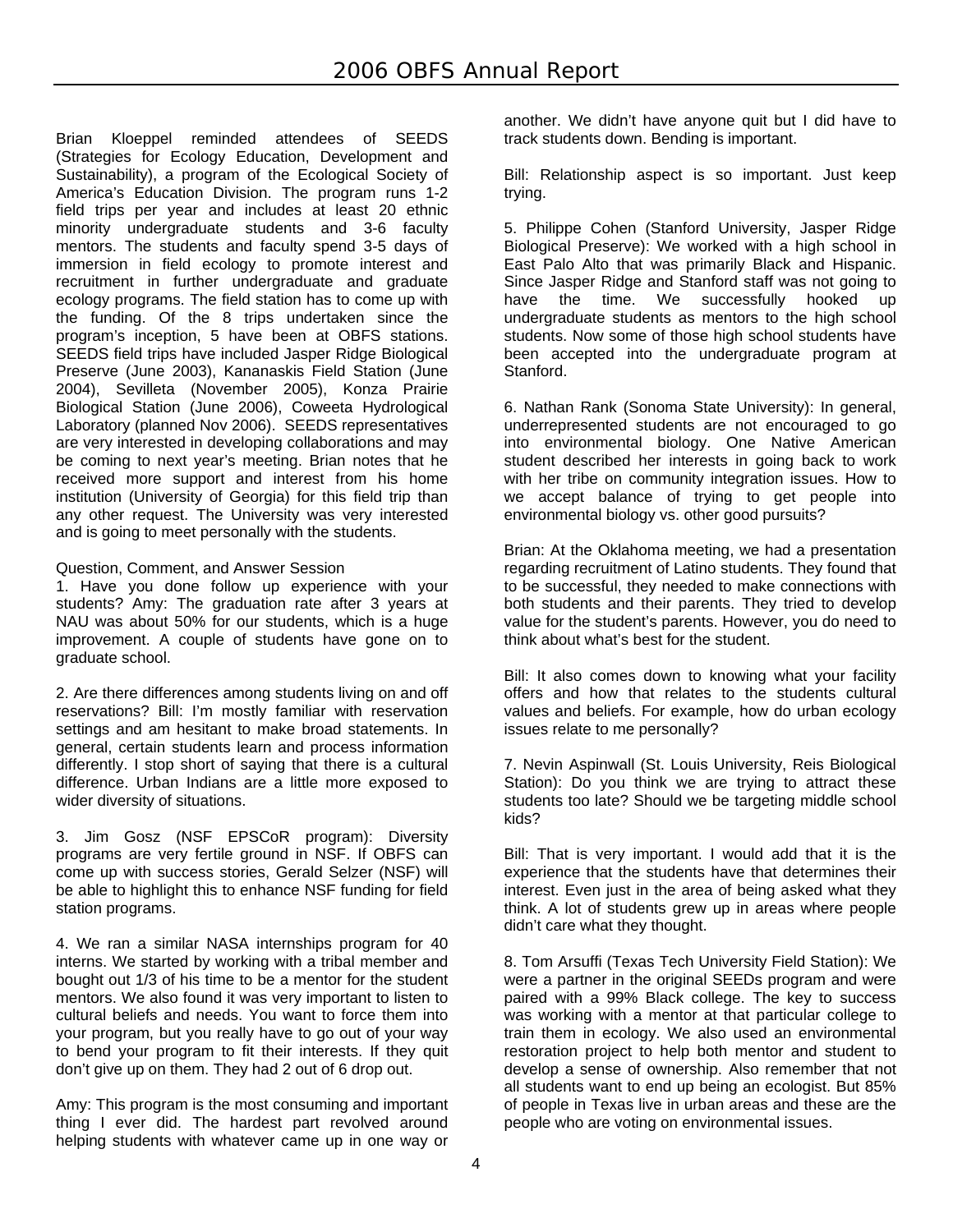Brian: A lot or natural resource programs around the country have had similar experiences. In the 60, 70, 80s, most students enrolling in these programs had grown up in the country in a rural setting. By 80s and 90s, students began arriving without any experience in outdoor experiences. Many universities are now investing in developing these first experiences for students.

9. Deedra McClearn (Organization of Tropical Studies): The earlier we can give kids experience, the better. We had a group of kids that had been raised in rural areas come to La Selva for an environmental education program. They were not interested in nature; they live in nature and hunt tapirs with their dads. But they were blown away by the labs and we couldn't get them away from the microscopes. So you never know how you are going to touch them.

10. Bo Dziadyk (Augustana College): Have you found that using the insights of ethnoecology and traditional knowledge is a good transition for students into scientific ecology?

Bill: Yes, not only at the beginning but throughout the subject matter. Something I still need to work on is emphasizing Native American knowledge before scientific description. Nobody taught me my tribal history and so I need to continue education myself.

Amy: we have an advantage there because our tribes live in rural places and still have a strong connection to the land. We found that environmental health issues were of particular interest to tribes.

11. Investing in longer-term internship programs is a really good idea. We work with Hawaiians and Pacific Islanders. Confidence and self-esteem needs several years to develop. Fourth year interns have learned a lot and have a lot to offer.

Amy: We have worked on that by piecing together money form a variety of programs to continue to engage our students.

12. In Minnesota, we are working with Ojibway on their land. We have given up on trying to convince people to come to the field station. We are also developing themes that are of topical interest to Native Americans (e.g., wild rice) instead of trying to attract specific individuals to our programs. We have also begun working with grandmothers to tell their kids to go get a degree.

Bill: When you do go back to your field stations, start modestly (1 or 2 students). Think modestly. It's not where you are, it's what direction you are going in.

## *Friday September 15. Afternoon NSF Sessions 1:00 pm – 4:45 pm*

#### *The National Ecological Observatory Network (NEON): Science, Education and Enabling Infrastructure - Bill Michener*

Bill Michener (NEON Inc., University of. New Mexico, Long Term Ecological Research (LTER) Network Office) provided an update on LTER training programs and NEON planning activities. Bill received a grant to develop databases for OBFS and provide individual training sessions in ecoinformatics and GIS for field station members. They are in the last year of this 5-year project and have sent out advertisements for the last of the training workshops which will be held in Costa Rica at La Selva. In total, the program provided 200 training weeks in ecoinformatics and GIS, and close to 70 3-day periods associated with sensor network training. He will be applying for supplements to this award to continue with training activities and sees training as an important activity in relation to NEON which will be coming on line in the next couple years. As with the other training programs, preferences will be given to underrepresented groups and field stations that have not sent an employee to a training session.

NEON began as an idea for a proposal to access MREFC (Major Research Equivalent and Facility Construction) program at NSF which funds large equipment purchases for science. Typically MREFC funds large infrastructure that can't be funded out of an individual NSF Directorate (i.e., if it costs more than 10% of a Directorates budget, then it can be considered for the MREFC budget). Earthscope is precursor for NEON program in the sense that it applied for MREFC funds to construct a distributed network of GPS base stations and other equipment to measure seismic activity and deformation of tectonic plates throughout North America. NEON, like Earthscope will require the installation of cyberinfrastructure and coordination among observatories throughout the U.S. (For a detailed description of planning for the NEON program, please see notes from the 2005 annual business meeting.)

As with other MREFC projects, the MREFC will only fund infrastructure (concrete, gizmos and gadgets, construction workers, engineers, accountants, prototypes). Proposals will be submitted to other NSF Directorates (e.g., BIO, SBE, HER, GEO) to request funding for operating infrastructure (technicians, accountants, engineers, managers, archive/repository personnel) and research and education (e.g., scientists,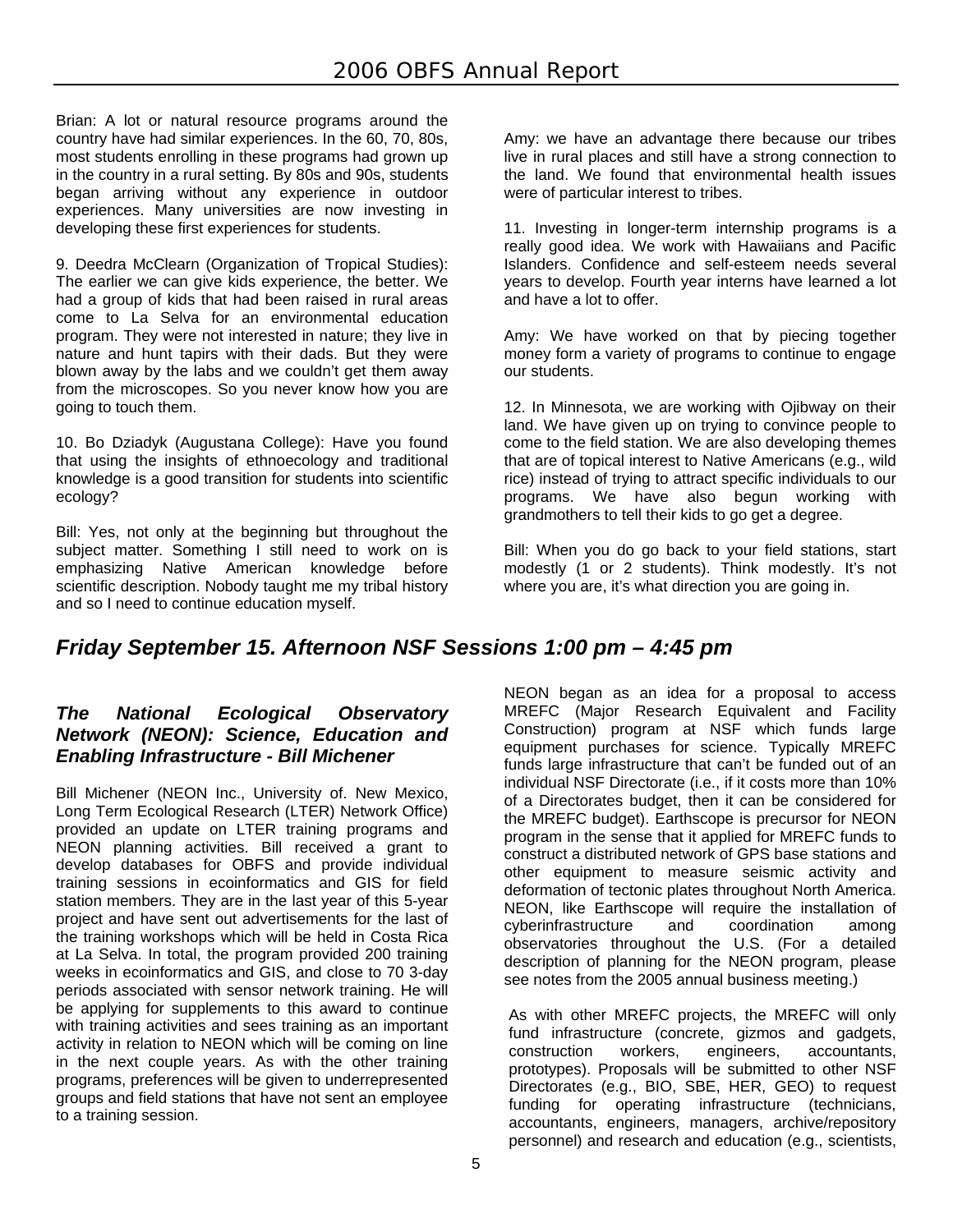technicians, students, teachers, engineers). Other sources of funds for operation and research/education could also come from other federal programs such as USGS, USDA, Dept of Education or private foundations.

NEON Science & Education – NEON's mission is to provide the capacity to forecast future states of ecological systems for the advancement of science and the benefit of society. Grand challenge areas still target infectious diseases land use, hydro-ecology, ecosystem function, and biodiversity (see www.neoninc.org for details). Here we note new information in NEON design since last year's meeting:

- NEON is designed for a 30-year lifespan
- The newest science plan focuses on a single Core Site located in a wildland area in each of the 20 climate domains. Earlier planning iterations had focused on land use gradients from wildland to urban. NEON is now focusing on a single wildland site as a core backbone. Wild sites do not have to be pristine, but they cannot be production or urban landscapes. Science will drive the placement of the core site but it will most likely be located in a representative area of the domain. The core site can encompass terrestrial areas, lakes, reservoirs, wetlands, rivers and possibly estuaries and shallow coastal ecosystems. NEON infrastructure will not be located in deep ocean and deep great lakes since these areas are covered by IOOS. Each core site will encompass a landscape of a few tens of square kilometers. An advanced BioMesoNet tower will anchor the site. Three field sites for deployment of sensor arrays (averaging one hectare or less) will be located within 100 m of the tower to ensure that variability is measured. Twelve additional sensor arrays will be distributed across the site. For more detailed description of NEON equipment and infrastructure that will be available, see www.neoninc.org.
- Five airborne observatories will provide remote imaging
- Transects will occur within and across domains and will measure some kind of land use or other environmental gradient.
- **Experiments**
- Sites of Concern
- Sites of Opportunity (e.g., dead zone in gulf, recovery from Katrina, invasive species process) The intent is that all data will be made available. How

that sharing will be done has not been determined.

NEON Education has not changed from earlier conceptions and will cover a broad diversity of programs. Early implementation will focus on cyberinfrastructure training to use this new suite of infrastructure and will include citizens, scientists and students. Curriculum

development will come out of proposals funded by education directorates at NSF.

There is significant concern that NEON be interactive with IOOS, WATERs and other developing systems, such as CUAHSI and CLEANER. Partnership opportunities include USFS (potential sites), NCEAS, AmeriFlux, Group on Earth Observations, USGS, The Heihz Center, LTER, CENS and others.

Principal facilities to be supported are

- NEON National Headquarters
- Modeling Forecasting and Visualization Facility
- District Headquarters
- Observatory Biocollections, Analytical and Computer Support Facilities.
- NEON Fielded Instruments: Structure

NSF and NEON Inc want input from the community regarding where these sites will be.

The planning process from design stage to the Preliminary Project Execution Plan (PPEP) to a Project Execution Plan (PEP)(blueprint level) to Construction will take 7-9 years. In the last few months, NEON has made an additional Request for Information from the community to help develop the Preliminary Project Execution Plan. The RFI has 2 components: (1) a prospectus for backbone research sites, and (2) conceptual research proposals for use of NEON infrastructure (backbone site, regional/cross-domain science, proposed experiments, gradient studies). Ideas submitted via the RFI will be "cherry-picked" and could end up in the final design. Ideas from the community about what kind of sensor arrays will work best to addresses one of the grand challenges are especially valuable. Priority will be given to projects with a continental perspective or sites of national concern (e.g., Katrina damaged areas). RFI submitters will be individuals, field stations, institutions, people, and groups. It's wide open. For groups that are already formed and will be addressing the RFI, see the COREO website.

NEON Milestones and Tentative dates: **Documents** 

- September 25, 2006 ISEP revised & posted (new science plan)
- October 23, 2006 revised document that includes science plan (ISEP/CD/PPEP/PDP/costbook)
- November 6-9, 2006 conceptual design review
- February/March, 2007 Project Execution Plan (PEP): currently anticipated that at least ½ of the core sites will have been evaluated by teams at NEON Inc. since we will need to know how much it is going to cost.
- March/April 2007 Preliminary Design Review (PDR)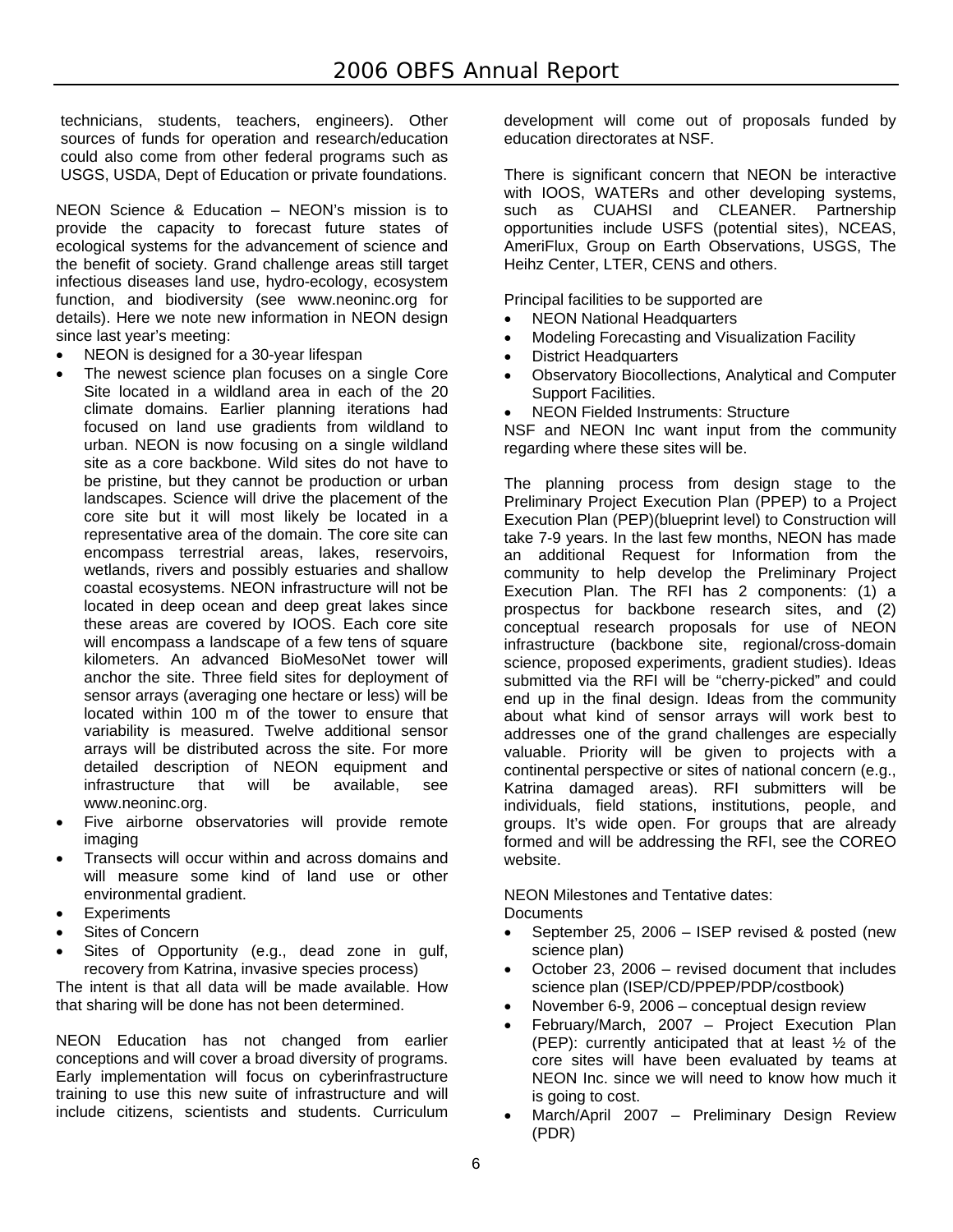Request for Information (RFI)

- October 6, 2006 latest proposed release date for RFI
- October 20, 2006 latest date for webcast (for any questions about RFI)
- January 1, 2007 responses due for RFI

#### *NSF Support of Field Stations - Gerald Selzer*

Gerald Selzer (Program Director for NSF's Field Station Marine Laboratory (FSML) program) provided an update on NSF funding opportunities and the status of the FSML program. He began by describing a new program, URMB (Undergraduate Research Mentorships in Biology) that is replacing the UMEB program. This program broadens UMEB from ecology to all of biology and provides support for undergraduates from your and other universities. The URMB program funds mentorships and provides a minimum of one year support. The focus of program is on increasing diversity among students and other people doing science. A critical issue in the proposal is how to recruit underrepresented minorities. The current announcement is posted on the web and preliminary proposals are due in the end of October.

Supplement awards are also a promising area for field stations. Anyone with an NSF award (FSML, instrumentation, research, etc.) can easily get supplements. The following programs usually provide support for a single individual and each requires an argument that the individual identified to participate in the project is a worthy candidate for the project.

- REU (Research Experiences for Undergraduates) Supplements – You can call your program director and say you have a promising undergraduate that you would like to involve in your project. If students are minorities, you can be guaranteed of money.
- ROA (Research Opportunity Awards) Supplement This supplement will help you bring in a faculty member with little or no opportunity to do research (e.g., 2 and 4 year colleges) during the summer or on sabbatical. Salary and research expenses are provided. If that person qualifies as an underrepresented minority, the money is practically guaranteed. As part of the program, you will need to ensure that the faculty member will transfer their experience to their students. (Hilary Swain commented that one challenge is that 2-year
- January 15, 2007 review of RFI responses at EROS Data Center by NSF-appointed panel
- January 31, 2007 NEON Inc. receives recommendations for incorporation into plan

colleges have no ability to manage research funding, and it may be difficult to deal with the money).

 RET (Research Experience for Teachers) Supplement – Faculty from K-12 (typically high school) are paid to work at a laboratory for the summer. Summer stipend varies but is usually the same rate as the teacher receives during the academic year. The program likes to see a plan for how the experience benefits teaching in the classroom.

Last year, the FSML program received 99 proposals, the highest ever. Average award was around \$180K with a success rate of 20%. This year, FSML received 51 proposals, which is more normal. The average award was about the same, but the success rate was higher (approximately 30%) because there were fewer proposals. The amount of money requested does have an effect on whether or not the grant was awarded. NSF wants to know that they are getting the biggest bang for the buck.

#### Question, Comment, and Answer Session

1. How can we get more money for the FSML program? Gerald: that's a hard question to answer. The amount of money for FSML has stayed flat since 2000. The budget process is driven by getting new money for new things. It is hard to go to Congress to get new money for old things. The best thing that you can do is go to Congress and discuss field stations, talk to your own representatives to let them know what you do, and figure out something new to do.

2. Is there a risk of losing FSML budget to support NEON bricks and mortar?

Gerald: I have not been approached regarding a reduction in FSML funding for NEON.

#### *NSF Strategic Planning, Funding Science Across Boundaries and an EPSCoR Overview - Jim Gosz*

Jim Gosz (Senior Program Manager NSF EPSCoR) provided a review of NSF funding climate and the

EPSCoR funding. Two documents you should be aware of are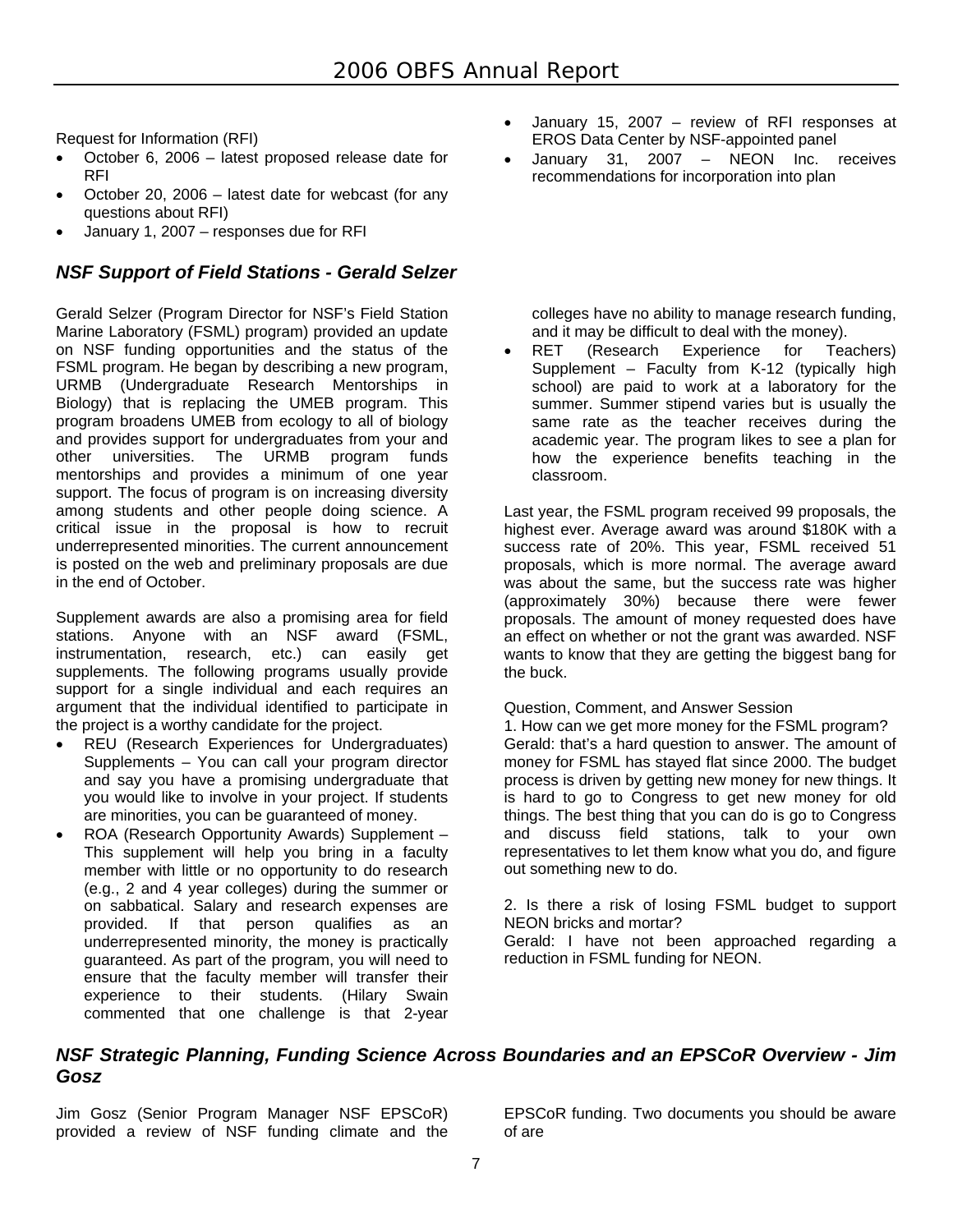- NSF's Annual Budget Request to Congress. This is the best signal for where science is going. The request tells us what programs NSF wants to fund (see NSF webpage for latest request). The 2007 budget request stressed funding across boundaries.
- NSF Strategic Plan (posted to the NSF website in September 2006) addresses the strategic approach for NSF funding. Congress is intent on doubling the NSF budget in the next 10 years. But you don't get more money for doing the same thing. The funding will go to new programs that are big, different, and transformative The plan is available on the NSF website. It acknowledges the expansion and support of networked cyberinfrastructure (e.g., NEON, Earthscope, CLEANER), emphasizes crossdisciplinary (including links between biology and the social sciences) investigations that are transformative, and the instant availability of realtime data to every student in the classroom. LTER Strategic Plan LTER All Scientists Meeting on Sept 20-23, 2006 will be the "Strategic Plan Rollout" for NSF (http:/www.lternet.edu/asm/2006

If a state gets less than 8% of the total NSF budget, it qualifies for EPSCoR funds. There are currently 26 EPSCoR states. EPSCoR's mission is to enhance research and development competitiveness through the development and utilization of the science and technology resources residing in a State's major research universities. EPSCoR funding is available for research infrastructure improvement (36 month awards

## *Saturday, September 16, 4:45 – 6:30*

#### *Liability Issues at FSMLs – Bohdan Dziadyk*

Bohdan Dziadyk (Augustana College) provided the agenda and meeting notes from a Small Field Station meeting held during February of 2006. One of the agenda items, and most useful sessions, was about liability issues. Bo noted that of the 25 people that attended the Small Field Stations meeting, very few came to the annual meeting.

Question, Comment and Answer Session on Liability **Issues** 

1. Who do I need to ask to sign waivers and how long to hold on to them? To be safe, have everyone sign. The University of California retains all waivers until minors turn 18 and for all adults for 3 years. UC General Council says that you can scan them if you want to save them generally. However, these requirements are very much State-dependent. Also remember, that all laws on the books are subject to interpretation in the courts. University lawyers track how case law is set since it

of up to \$9 million total), outreach to acquaint researchers with funding availability in EPSCoR States, joint support of proposals submitted by researchers from EPSCoR States, on-going NSF grant programs and special competitions (i.e., EPSCoR can fund proposals from FSML) and workshop proposals (multi-state and community efforts to define science themes, infrastructure and programs). This last funding opportunity is an invitation to OBFS.

Senate bill 3724 authorizes states participating in the grant program to include partnerships with out-of-state research institutions if the amount of funding transferred to another State does not exceed 5% of the amount of the grant in any fiscal year.

EPSCoR Research Infrastructure improvement grants require partnerships and mechanisms for sustaining infrastructure. (How you will maintain the infrastructure once it is developed is key to successful proposals). An example of a successful EPSCoR project is the Center for Conservation Research & Training at the University of Hawaii at Manoa. They used \$9M in EPSCoR funding to set up a mini-NEON. Working with Debra Estrom at UCSD, they set up sensor arrays in natural environments. You can visit their site by goggling "InteleNet Overview – Limahuli Testbed."

The next proposal deadline is October 6. These will be submitted from your EPSCoR statewide office.

changes day to day. Waivers at UC keep changing in response to case law.

2. Do waivers actually have an effect?

Lyndal Laughrin (UCSB): A student rolled a university vehicle and crushed her hip, paralyzing her from the waist down. The field station operates under 2 release forms: UC and TNC. The University offered to pay medical expenses. The student's attorney sued TNC and the judge said that the waiver held.

Larry Weider (UO): Exposure to smoke put a student into anaphylactic shock since she forgot her inhaler. She was taken via helicopter to Dallas. Legal council at OU said waivers are fine but not worth the paper they are printed on. Even with a waiver they can come back at you. Another issue is whether you are personally responsible. In the State of Oklahoma, if you are acting as State Employee, then you are not personally liable, but they can come after the State. A waiver may mean that they have a lower probability of winning the case.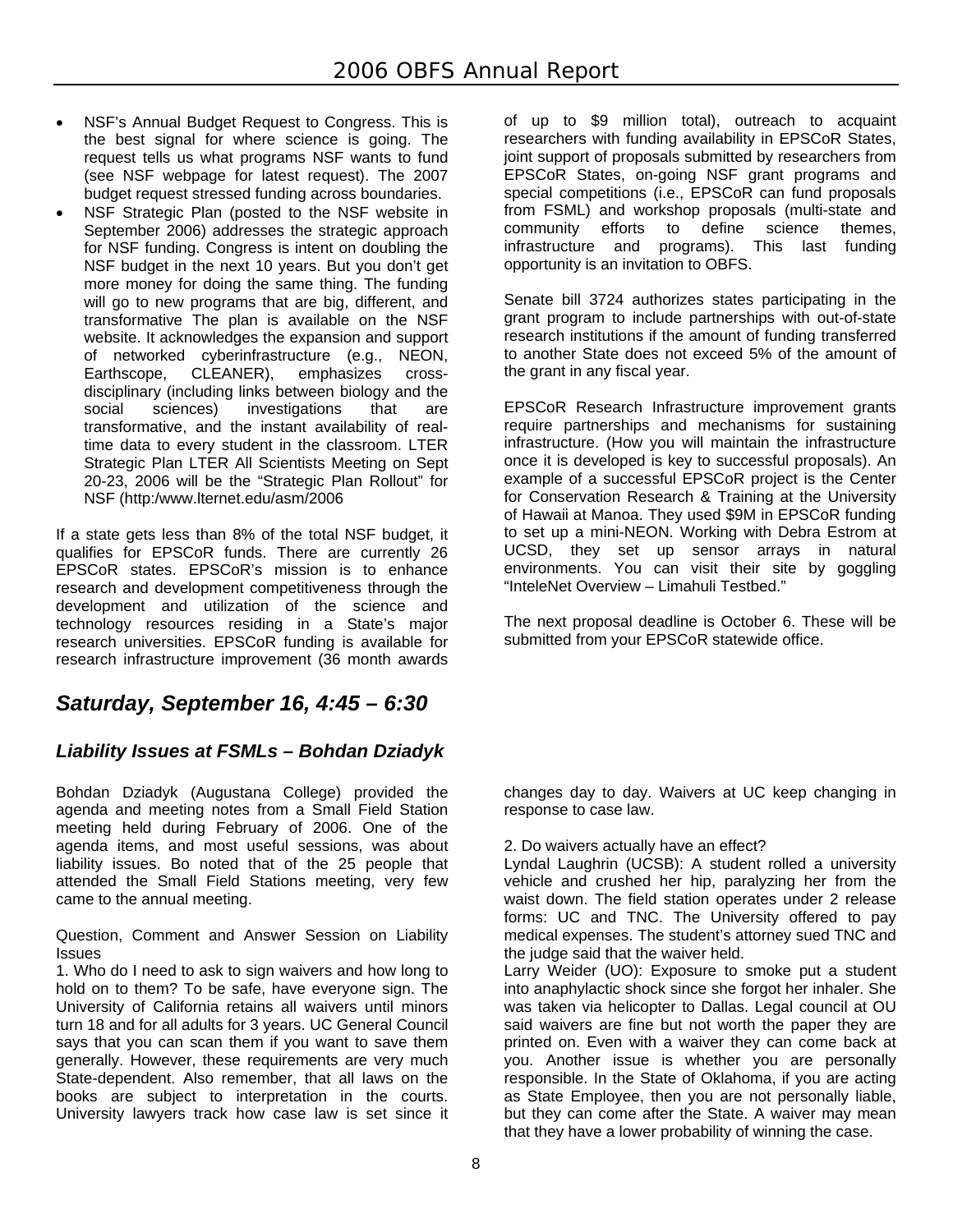Ian Billick (Rocky Mountain Biological Station) – We also had a student that rolled a car. We settled out of court to cover medical expenses.

3. What about hikers? In California, if you have public trail, you are not subject to the same scrutiny.

4. What about liability due to alcohol abuse?

Attending Member: We had a couple of incidents of partying and overdrinking. One time we found a student dead in the river after drinking. Now our faculty can not have an alcoholic beverage or let any students have any alcohol on a field trip. Is that true for everyone?

Larry Weider (OU): On campus, a student was found dead on a couch from alcohol poisoning after a frat house pledge. The dry campus policy also extends to the OUs field station. We have a "3 strikes you're out" policy and a penalty of a minimum of one semester suspension. As field station director, I extended the ban to everyone. Now during the second year of this policy, our response is good.

Nevin Aspinwall (St. Louis University, Reis Biological Station): We adopted a policy that people over 21 can drink at the station in moderation. At one time, we said "no drinking at all" and ended up endangering students who would drive into town to drink and then drive home drunk.

Jeff Brown (UCB): We have a state facility on federal land and must comply with State and Federal laws. To do this, we adopted a responsible use policy that has worked well.

5. To what extent should a field station mitigate remoteness hazards?

Philippe (Stanford University): Jasper Ridge is not remote but every other year everyone on staff gets certified in CPR. This includes researchers and docents that are around a lot.

6. How do other field stations deal with providing communication for users and staff in the field?

Philippe Cohen: We provide cell phones and reserve picks up the cost.

Attending Member: Wisconsin provides radio tower communications.

7. Has anyone identified special issues regarding international field trips at stations? Any issues regarding liability for international travel?

Nevin Aspinwall: Our university developed a policy with their insurance company (AIG) for evacuating students from any part of the world.

Attending Member: Our students are required to buy international student ID cards that have evacuation insurance.

Attending Member: We required students had to buy travelers insurance, which includes both lost baggage and evacuation costs.

Ed Boyer (Prescott College): We have had unique issues come up with students traveling internationally at our field station in Mexico. White kids in Mexico get targeted by drug dealers or get caught in cross-fire. There are also health issues you wouldn't run into in the States. We try to deal with these unique situations by providing a thorough orientation in risk management.

Ian Billick (Rocky Mountain Biological Station): International issues come at field stations in the states. Some students coming to our site have recently traveled internationally and then manifest an illness from other places. We make physicians aware that students are traveling internationally and could have uncommon diseases (e.g., malaria).

Dave Mahan (Au Sable Institute): We have students fill out a personal health form. Last summer, I had a student that didn't tell us they were allergic to bee stings and didn't want to go to the doctor because he didn't know if his insurance would cover it. These can be scary circumstances where students were a long way from anywhere. Mental health has also been a problem.

8. Does anyone have any recommendations for situations where students are asked to do hazardous things (e.g., prescribed burns)?

Attending Member: We do our own training session but students are fully dressed in recommended protective gear.

Shorty Boucher (UCD): In California, the California Department of Forestry and Fire Protection does training and physical fitness tests.

Attending Member: TNC also does a lot of training. They have a 1-3 day certification training and in some cases offer it for free.

## *Friday, September 15, 8:00 pm – 10:00 pm*

*New Facilities Slide Show and Next Year's Host Station*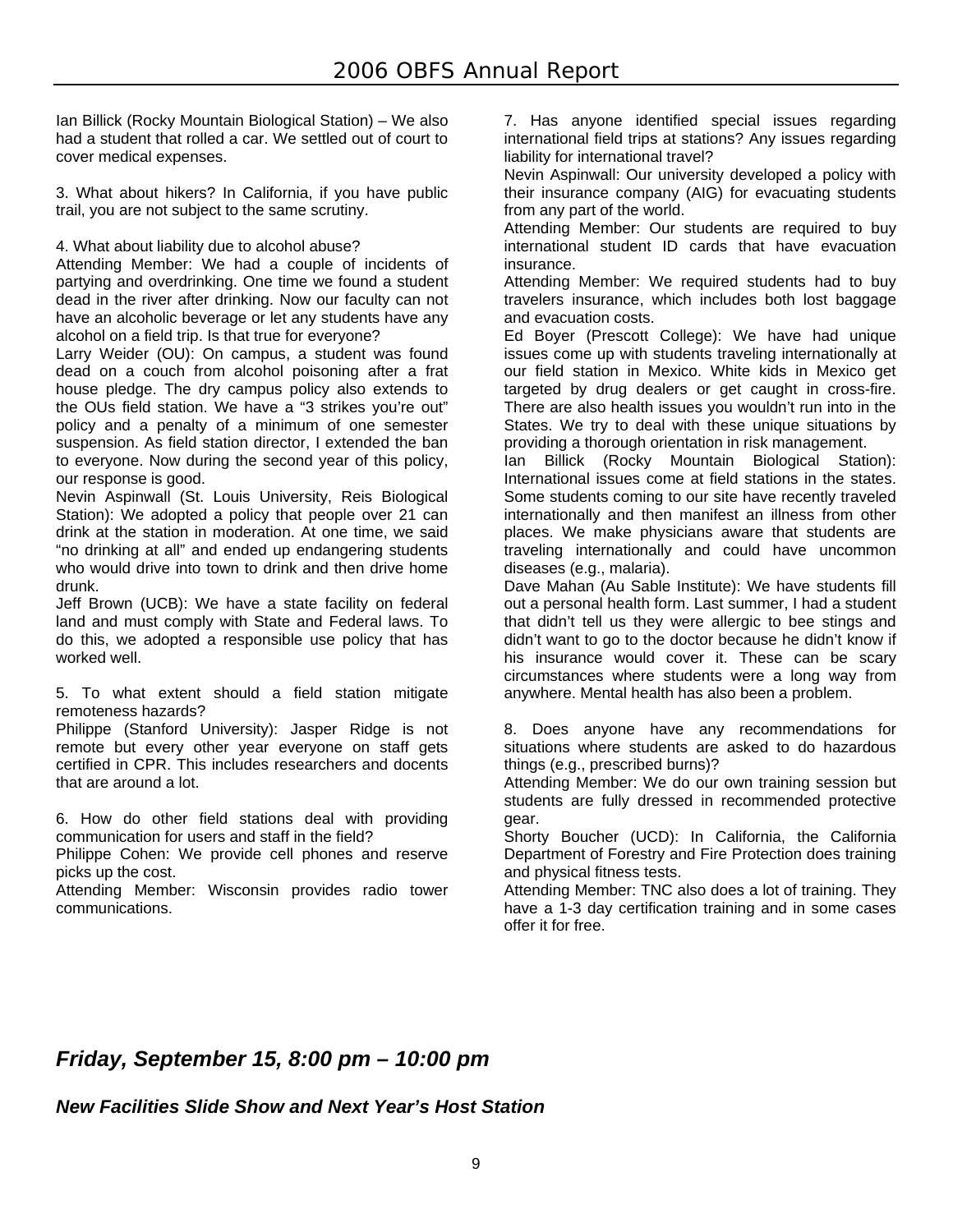Next year's OBFS meeting will be hosted by Texas Tech University Field Station at Junction Texas. Director Tom Arsuffi provided a PowerPoint presentation of facilities available at the meeting. Other field stations providing information on new facilities included

- Missouri State University Bull Shoals Field Station
- Sonoma State University Fairfield Osborn and Galbreath Wildlands Preserves
- University of Oklahoma Kessler Farm Field Laboratory
- Organization of Tropical Studies (OTS) Las Cruces, Palo Verde, and Las Selva Field Stations
- Illinois Natural History Survey Lost Mound Field Station
- *Saturday, September 16, 8:15 am 9:15 am \*

#### *Secretary Report – Claudia Luke*

Secretary-Treasurer Claudia Luke provided the following information regarding OBFS issues to be addressed by the membership:

2005 Meeting Minutes – One edit was noted by the Secretary-Treasurer. The 2005 Meeting Minutes were incorrectly published in the last newsletter as the 2004 Meeting Minutes. No other edits were noted by attendees. A MOTION was made and seconded to accept the 2005 meeting minutes with the publication of the above erratum. The motion passed by voice vote.

Membership – The current administrative contact information for members was circulated for editing by the attendees. (Jan Hodder provided information in her address regarding the number of OBFS members: as of September 2006, total membership was 227 members with 197 station members and 30 individual members. New and returning members. New and returning members included 24 stations (19 new) and 5 individuals (2 new)).

Bylaw Changes – Five changes to the Bylaws proposed by the Executive Board were presented to the assembled membership as a preview to what will appear on the Fall voting ballot.

1. Change name of Investment Committee to Finance Committee to reflect a change that emerged from strategic planning.

Bylaw Change Required: Bylaw 10. "The fund will be invested under the direction of a**n Investment** Finance Committee appointed by the Executive Board. (Note: Insertions are underlined and in bold. Deletions are shown with line drawn through the test).

2. Stipulate that the Nominating Committee will be chaired by the Past President, a recommendation that emerged from strategic planning.

- Northern Arizona University Merriam-Powell Research Station
- Texas Tech University Field Station @ Junction Texas
- Orange Coast College Rabbit Island
- San Houston State University Center for Biological Field Studies
- St Cloud State University Cultural and Environmental Landscapes Laboratory
- University of California Merced, Sierra Nevada Research Institute
- University of Michigan Biological Station
- Yellowstone Ecological Research Center

Bylaw Change Required: Bylaw 3. The Executive Board shall appoint a Nominating Committee of three members

| <b>OBFS Services</b>                    | <b>OBFS Memberships</b> |         |
|-----------------------------------------|-------------------------|---------|
|                                         | Individual              | Station |
| List Serve                              | x                       | x       |
| Newsletter                              | x                       | x       |
| <b>Field Station Directory</b>          |                         | x       |
| <b>Field Classes Directory</b>          |                         | x       |
| <b>Field Data and Contacts Database</b> |                         | x       |
|                                         |                         |         |

at least two months in advance of the election date and notify the members of the Organization of the membership of this committee. The committee **shall be chaired by the Past President and** shall accept nominations from any three members for presentation on the ballot. Congressional Visits Day

> 3. Split the Secretary-Treasurer into separate Secretary and Treasurer positions to reduce workload of this position.

> Bylaw Changes Required: In most places this will mean replacing Secretary-Treasurer with Secretary and Treasurer. The substantive edit will be designating which years (odd or even) the Secretary and Treasurer serve. Bylaw 2. The President, and Vice President**, and Secretary** shall serve a term of two years and shall assume office on April 1st of even-numbered years. Individuals elected to these offices **of President and Vice President** shall not be eligible for re- election to the next succeeding term of the same office. The President shall serve a further two years as Past President, beginning at the end of term as President. The Secretary**,** Treasurer, the Editor and the Network Coordinator shall be elected for terms of two years and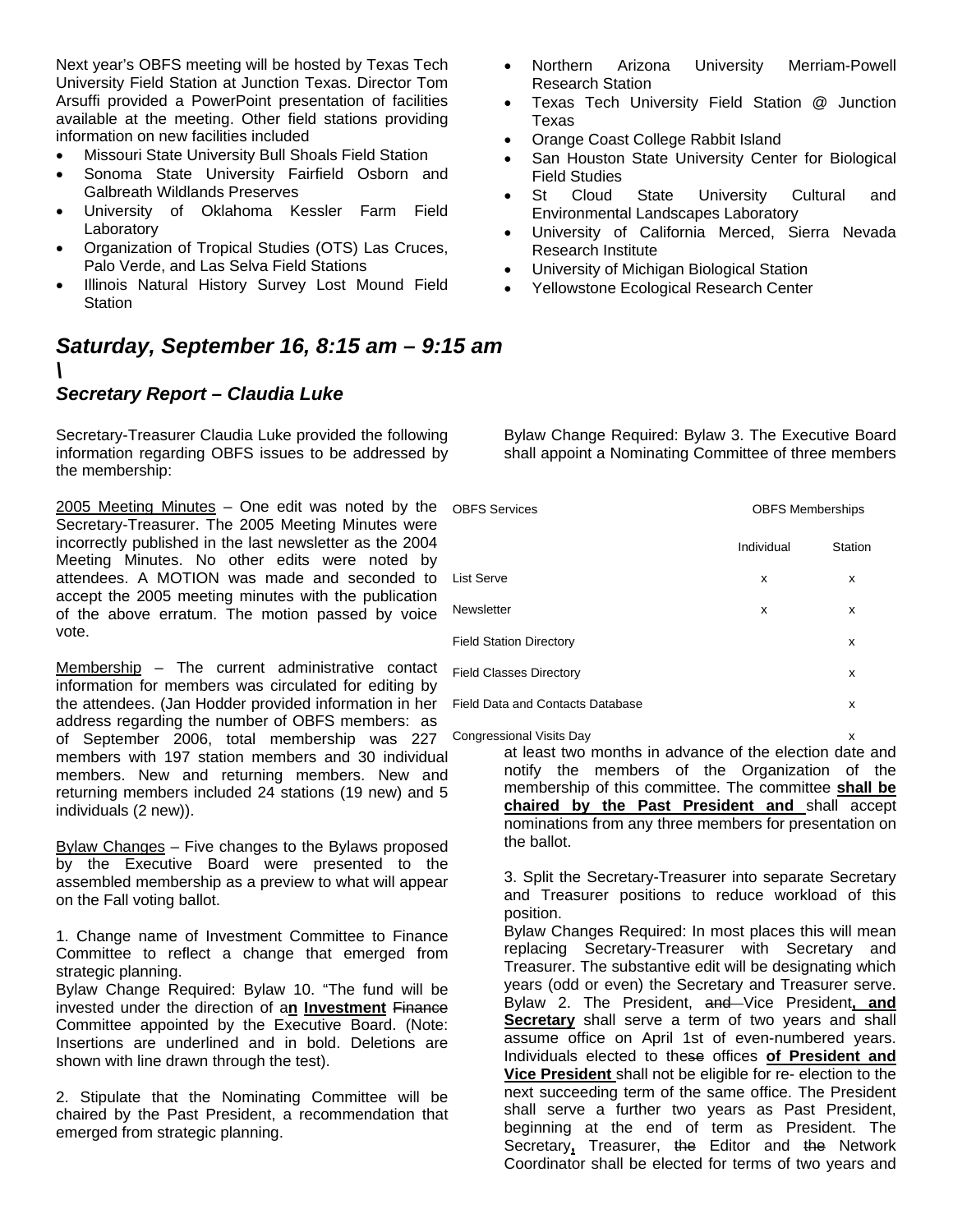will assume office on April 1st of odd- numbered years. The Secretary**,** Treasurer, Network Coordinator, and Editor may be reelected for any number of terms.

This change will require that the membership vote simultaneously on a candidate for the Secretary-Treasurer or Secretary and Treasurer in 2007 and whether or not the position should be split. Should the membership decide to not split the position, the candidate(s) for Treasurer identified by the Nominating Committee must agree this year to accept the position of Secretary-Treasuer, and the candidate(s) for Secretary must agree to step down. The first term of Secretary will be a one-year term so that the two positions will be staggered.

4. Change language regarding membership services to reflect changing services of OBSF.

In the last 5 years, OBFS has developed a variety of services that are typically provided to station members.

#### *Financial Report – Claudia Luke, Larry Weider, Philippe Cohen*

Financial Procedures and Tax Exempt Status – Claudia Luke. During strategic planning, the Governance Committee identified the need for a document describing how OBFS conducts its financial procedures. During drafting of this document this year (draft version was circulated to membership at the meeting), I found that OBFS Bylaws and Tax-exempt status and not in compliance with IRS procedures. We have contacted a non-profit lawyer who provided us with an estimate of \$300 to bring our Bylaws up to date and \$1600 to bring us into compliance with IRS tax-exempt status. We are proposing \$2000 be spent as part of this year's operating budget to take care of any legal compliance issues.

Operating Fund – Claudia Luke. The financial report (August 31, 2006) for Operating and Restricted Funds follows these minutes. The balance as of August 31, 2006 was \$44,463.52, up from \$37,449.41 last year.

Operating Fund Audit Report – Larry Weider. Vice President Larry Weider reported that the audit of the

Bylaw Change Required: ARTICLE 3. There shall be two classes of membership: (a) Institutional and (b) Individual. Institutional membership shall be open to biological field stations which will designate a single representative, normally the station Director, who will cast the vote of the station and be eligible to hold office in OBFS. Individual membership shall be open to persons, regardless of institutional affiliation, who subscribe to the purposes of the Organization. Individual members will have all the privileges of membership, except that they will neither vote nor be eligible to hold office in the Organization except as Members-at-Large on the Executive Board.

5. Allow proposed Bylaws changes to be voted on by membership through an electronic ballot to expedite OBFS business during the year. This will be especially important this year as OBFS brings its bylaws up to the date (see below under Financial Report).

Bylaw Change Required: Bylaw 7. The Constitution and Bylaws may be revised by a 2/3 majority of the membership voting by mail **or electronic** ballot.

Operating funds was complete and that he found no errors.

Restricted Fund - Claudia Luke. This fund was established in 1998 and is managed by the Investment (Finance) Committee (Philippe Cohen – Chair, Peter Connors, and Hilary Saing) and is divided between two green funds (Citizens core Growth and Citizens Emerging Growth Funds). The balance in the Restricted Fun as of August 31, 2006 was \$63,596.59, up from \$57,192.51 last year. The auction is the main source of contributions to the restricted funds each year. Last year, we achieved our highest proceeds from the meeting \$6,131. Many thanks for the generous contributions of auction items, the generous bidding and to our auctioneers.

Investment (Finance) Report – Philippe Cohen. Chair of the Investment Committee Philippe Cohen report that…….

Adopt Budgets - Attending member George Banks made a MOTION to accept the Operating and Restricted Fund Budgets. Brian Kloeppel seconded and the motion passed by voice vote.

#### *Saturday, September 16, 9:15 am – 10:00 am*

#### **Committee Reports – Block 1**

**Member Support Committee Report - Hilary Swain, Acting Chair.** Thanks to Nina Consollati for notes. (List of committee participants on the committee not included in notes).

The Committee reviewed committee goals and tasks, provided committee participants with information about existing support materials, and identified web-based materials that would be helpful to a wide variety of field station members. Additions to the OBFS web site should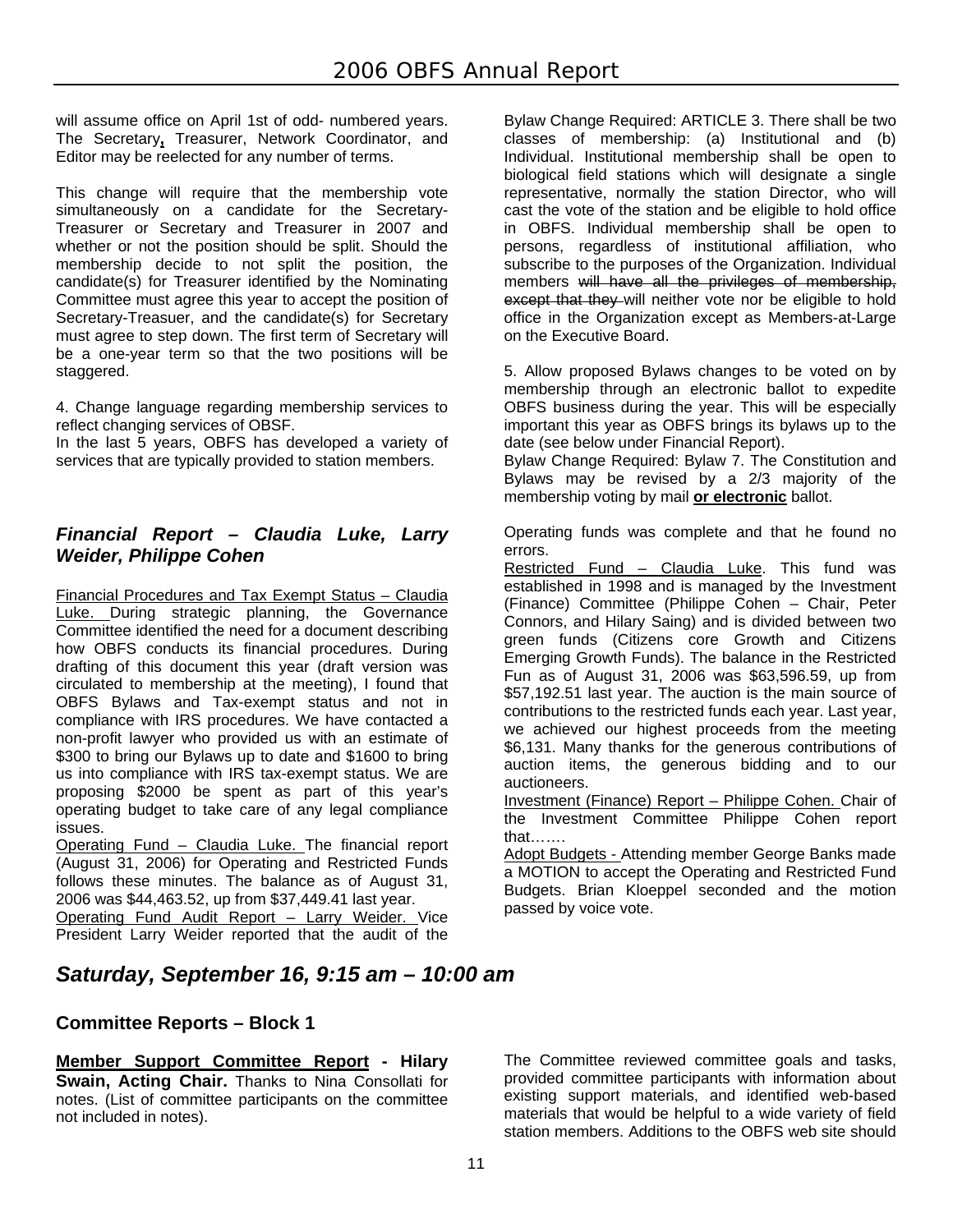be a task of this committee. Due to the strong interest in updating the OBFS manual with the information below, Hilary Swain and Mark Stromberg will develop an email that solicits information from members.

- 1. Operations Manual Information. Most committee participants were not aware of this resource.
- 2. IACUC Information. About half of the committee participants have IACUC related materials but have not used OBFS information on the web site. Dawn Wilson provided a description of procedures used at her site (Southwestern Research Station). Hilary Swain referred researchers to procedures established by professional societies. Greg Smith expressed concern that IACUC / permitting requirements make his site less desirable to visiting researchers. Hilary Swain and others noted that IACUC permitting forms may be field station specific or generated by higher authorities (e.g. home institutions, National Parks, etc.)
- 3. Endangered Species / Invasive species. The committee noted that examples of forms and procedures used by various OBFS member field stations would be helpful.
- 4. NEPA Requirements. Amy Whipple and Susan Cordell provided descriptions of procedures at their sites. The committee noted that examples of forms / procedures used, problems associated with NEPA would be helpful.
- 5. Advisory Boards. Many field stations operate under an Advisory Board. The may include "outside" members or not (e.g. science advisory board, community advisory board). Examples of advisory boards are needed for the website. Information on board responsibilities, accountability, by-laws, reporting structure, and interaction with field station director would be helpful to post on the web site.
- 6. Land Management and Conservation Plans. Templates are available elsewhere on web. It would be helpful to link the OBFS web site to other existing examples (e.g. www.nrs.uca.edu).
- 7. Training. A handful of the committee participants have sent people to OBFS/LTER technology and database workshops. The Committee provided a description of opportunities through OBFS / LTER for data management. The group also reported that they had a lot of interest in Fundraising training.
- 8. Field Course Advertising. Some of the committee participants regularly use this service.

#### **Governance Committee Report – Eric Nagy, Chair**. In attendance were Claudia Luke (*ex offico* OBFS Secretary- Treasurer), Brian Kloeppel, Jeff Brown, Sean Jenkins, Tom Arsuffi, Richard Rothaus, Peter Connors, Steve Harper, and Ian Billick.

The Committee discussed the following items:

- 1. Developing better job descriptions for officers and committees, and procedures manuals for committees, so that we have living documents that can be handed down from chair to chair and from officer to officer. Secretary needs to develop a format and request descriptions from current position holders.
- 2. Tax-exempt status. OBFS will be working on compliance with out tax-exempt status this year. The Executive Board has approved hiring of a non-profit lawyer to help us with this process.
- 3. Revision of Bylaws. OBFS Bylaws will need to revised to come into compliance with national standards. The committee spent some time discussing how OBFS might proceed in the adoption of the new Bylaws, and recommended to the EB that
	- a. Recommend bylaw change to allow email vote of the membership
	- b. Pick other organization as models
	- c. Get timeline from the lawyer about how to proceed
	- d. Develop bylaws with lawyer; minimal needed for IRS; flag any new policy that has to be developed.
	- e. Seek EB and Governance feedback
	- f. We propose to adopt a Bylaw change that allows electronic mail ballots for the organization.

During this time, the Governance Committee recommends to the Executive Board that they consider revisions to levels of authority within the organization (e.g., perhaps the Executive Board should have authority to change Bylaws so that the membership doesn't have to deal with this during the meeting.)

4. Investigate Board of Director Liability. This changes state to state. We need to find out about Missouri liability laws.

In addition, the Governance Committee clarified its role with the Executive Board in that the Governance Committee serves as an advisory body to the Executive Board. All power and responsibility is with the Executive Board since the Executive Board members are elected to take responsibility in certain areas while the Governance Committee is a volunteer group.

**International Committee Report – Art McKee, Acting Chair.** In attendance were Ed Boyer, Bo Dziadyk, Kelli Elliot, Lyndal Laughrin, Deedra McClearn, Art McKee, Al Muth, and Larry Weider.

The meeting began with a brief history of the International Committee within OBFS and its relationship to the International Organization of Biological Field Stations (IOBFS) and the latter's accomplishments with support from OBFS. The discussion then moved onto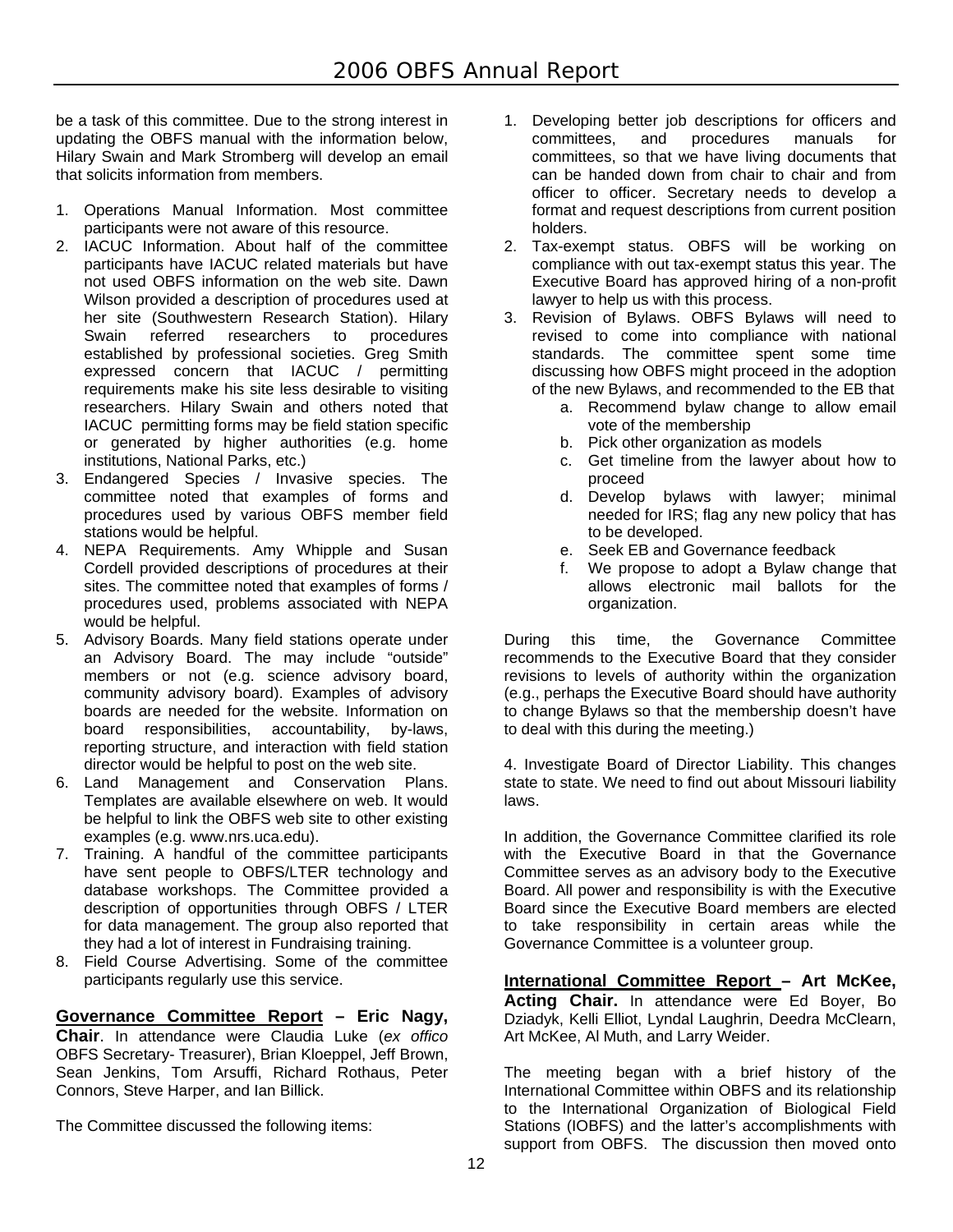how the International Committee could help further the goals of IOBFS.

One current goal of IOBFS is to secure funding to support a series of regional workshops around the world that would lead in three or four years to a world-wide meeting of field station directors. Several possible sources of funding and names of key people were mentioned, and it was decided to make an open appeal of the attendees for such suggestions.

\*\*\*<sup>\*</sup> So! Please send suggestions for contacts at foundations, NGOs, agencies, etc. that might support a series of organizational workshops to Rick Wyman <rlwyman@capital.net> and/or Art McKee <Art.McKee@umontana.edu>. <

The group then revisited the 2005 request for support to bring one or two people from international field stations to the annual OBFS meeting. Such attendees would be selected based on their ability to represent FSMLs within their region, and the probability that the person would be an effective networker to "spread the word." A set of selection criteria were discussed, and after the decision made that representatives should be recruited from FSMLS in Central and South America. It was then moved, seconded and passed to renew the request for support of international attendees at the next meeting.

It was also decided that a session be proposed to the 2007 OBFS agenda committee that addresses internationalization of FSMLs.

In addition, it was felt appropriate to renew the annual request for \$1,000 to support the activities of the IOBFS office at the Huyck Preserve.

The following day it was learned that Tom Arsuffi, host of the 2007 OBFS meeting has secured \$2,000 from his home institution (Texas Tech U) to help defray travel costs for international attendees.

#### **Web Committee Report – Mark Stromberg, Chair**. In attendance were Larry Weider, Faerthen Felix, Philippe Cohen and Dawn Wilson. The committee discussed the following topics:

1. Web Design.

- The Web Committee is going to work with the Outreach Committee on brochure development to adopt a similar look on the website.
- The web portal will have three identifiable routes: for the interested public who want to find out what a field station is all about, for OBFS members who want to find out about jobs, meetings, etc. ("Intra-Net"), and a third for researchers/educators who want to find a field station for research or teaching

2. Web Functions.

 There was a suggestion to implement a ride board on the OBFS website for the annual meeting. This is a function that OBFS could assume independently of the hosting station and would lead to a more consistent experience for OBFS members. That is, they could learn it and know where to find it over the years on the OBFS website.

3. Back Up. A suggestion to back up the many websites maintained by OBFS members was far beyond the capacity of OBFS web services. However, it was a good idea to back up the entire OBFS website once every few months off-site. We could do this on DVDs or other servers. And it would be a great idea for us to update the OBFS Operations Manual on best practices for backing up digital files including websites.

4. Membership Database Update. We discussed proposed updates for the OBFS membership database, the small database that OBFS Secretary/Treasurer uses to track member status. A proposal was developed with John Kim to update that database and keep it merged with the larger LTER Site Capacity database at the LTER network office. This proposal was submitted to the Executive Board.

## *Saturday, September 16, 10:15 – 12:30*

#### *Group Photo and Tour of Flathead Lake Biological Station*

#### *Saturday, September 16 1:30 pm – 3:00 pm*

#### *Education at Field Stations Panel Discussion - Jeff Savino, Hilary Swain, Jan Hodder*

Jeff Savino (Lake Erie Research Center, University of Toledo) summarized graduate, undergraduate and outreach education programs at his field station. He focused on the challenges of informal outreach, which included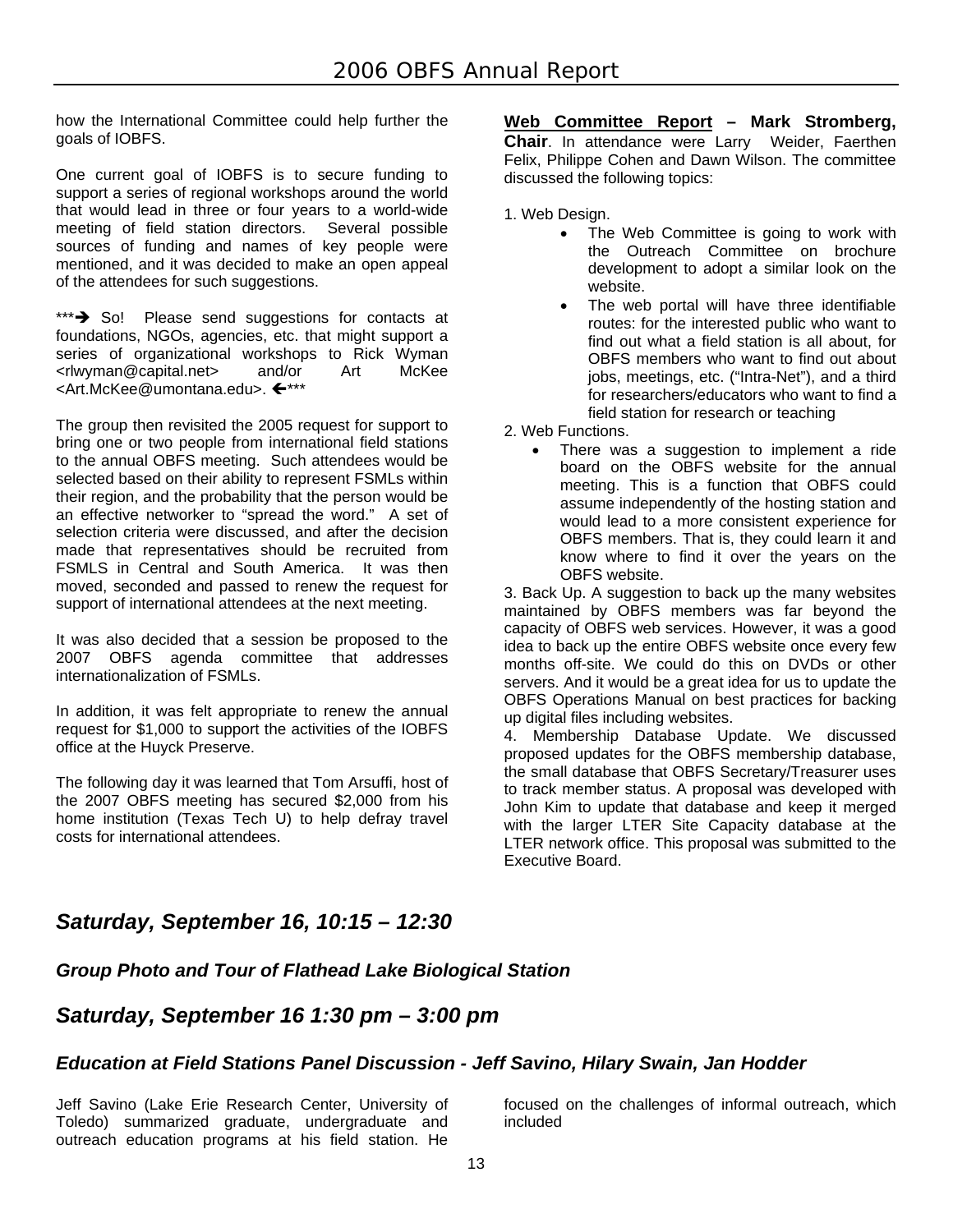- Local schools will stay several hours with relatively large groups
- Chaperones are looking for a break and will often not organize students
- Activities must be interesting enough to engage students
- Students show varying degrees of enthusiasm
- Other non-school groups (e.g., scout troops) often want their programs outside of business hours.
- Difficult to charge fees

Local home school community is an excellent resource for field trips:

- Available between 9 am and 3 pm
- They often have very engaged parents who are willing to participate
- Kids tend to be more motivated
- Can charge fees
- They have formed groups and associations that allow them to develop critical mass when seeking out field trips and tours.
- Provide members with a newsletter or website that communicates educational activities.
- Every metropolitan area has several groups and find them using a web search or group search.
- Enormously helpful in providing rapid feedback for ideas for new programs or what fees are acceptable. (Posting notes to their list servers and asking about interests)

Home schoolers create a very flexible source of students and can easily be fit in to your individual schedules and specialties.

Jeff suggested developing OBFS resources for outreach personnel at field stations.

- 1. Ask OBSF and other educator/outreach folks to gather up descriptions of different activities that you offer. Craft ideas, on hour to several sessions, different age groups and sizes. Adapt where possible to age groups, group sizes, station capabilities. Favorite ideas that have worked for you. Email to Jeff. He'll make a cookbook of their favorite recipes and distribute them. The create a searchable website that an education coordinator at any field station could search by variety of parameters.
- 2. Ultimately, we would create a WIKI where the whole system would become user generated and evolve into a self-perpetuating resource.
- 3. Offer website to consider workshop offerings geared to the teaching of environmental science to these groups.

Comment from Attending Member: The National Association of Outdoor Education has a website that advertises training opportunities for outdoor educators.

#### *Role of Archbold Biological Station in Facilitating Field-Based Experiences for K-12 Students and Teachers – Hilary Swain*

Archbold is dedicated to long-term ecological research, and conservation. The primary focus is on the organisms and environments of the unique Lake Wales Ridge and adjacent Central Florida. Archbolds' program is part of a global effort to understand, interpret and preserve the world's natural heritage. School kids have become the field station's best link to the local community. The huge community benefits from these programs more than outweigh the costs.

Station Education Program Employees include

- K-12 Education Coordinator (1.0 FTE).
- 2 Education internships (6 months each) develop education modules for field station
- Volunteers and docents
- Participation of staff and students

Program Goals: To give teachers and students a deeper understanding of science and the practice of science, along with a greater appreciate for the Florida scrub habitat.

The two main curricula are "Discovering Florida Scrub" and "Getting to Know the Real Florida." They spent a lot

of time making sure that all materials meet Florida State Education Standards and providing materials to teachers in formats that they need.

To develop Discovering Florida Scrub (2000) curriculum, Archbold received a grant from the State Board. Their goal was to distribute the curriculum to all school districts with scrub habitat, link it State standards, offer is via the website and provide teachers with development opportunities. The curriculum recently won the National Award from the National Science Teachers Association. As a recipient the curriculum is now linked to the SciLinks program, funded by NSF, to connect textbooks to useful online content. An example of the curriculum is "Palmettos: Old Timers of the Scrub" where student measure palmettos to estimate their age and then construct a timeline of Florida and personal history relative to plant growth. Development of the curriculum required a full-time person for one year and help from school teachers as part of grant.

"Getting to Know the Real Florida" is for  $3<sup>rd</sup>$  to  $5<sup>th</sup>$  graders and involves 13 schools from surrounding communities. Schools pay for transport, teachers and chaperons.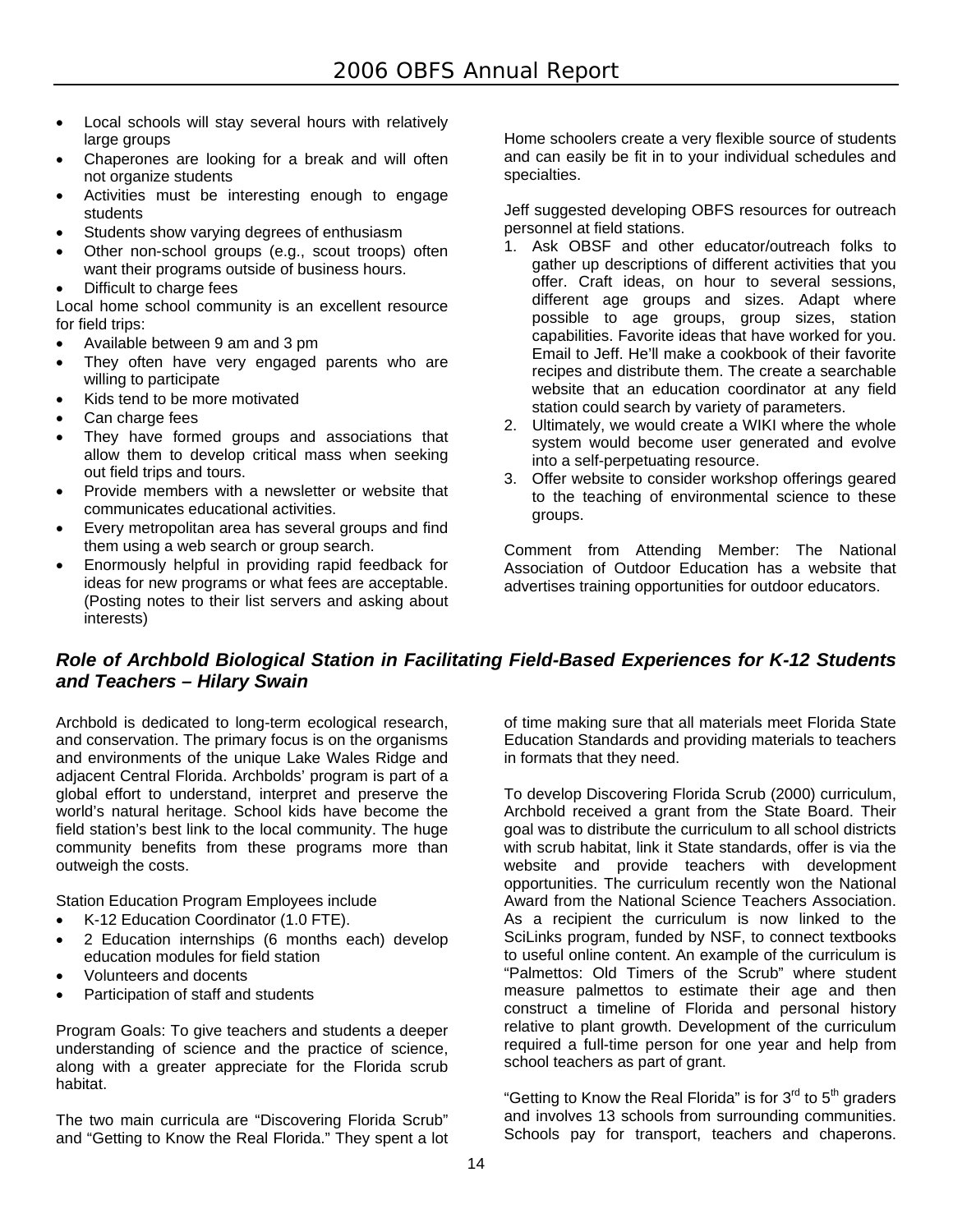Sixty-two classes and 2000 students visit Archbold during this program each year. The in-school portion is a 4-day series of interactive PowerPoint slideshows that is available on-line and meets State Standards.

Archbold also has a grant-funded Middle School Mentoring Program where Lake Placid Middle School Honor Society students act as teachers aides on field trip day at Archbold. These students produce the Scrub Scribe Newsletter, mentor elementary students, receive community service hours, and build a website.

Evaluation of the effectiveness of education programs is a significant challenge. Archbold has evaluation programs for the effectiveness: pre and post tests for teachers, curriculum evaluation forms, and the track FCAT evaluations. However, this is all short term effects. No one has long-term impact assessments. In conclusion, there are still a number of questions that need to be answered to determine the effectiveness of these experiences of students:

- Do field experiences increase scientific literacy? Are student better able to synthesize across disciplines?
- Does K-12 student participation in field experiences lead to an increased likelihood of pursuing a science degree?
- Do the attitudes of K-12 students about science and biological issue change as a result of field experiences? Do students respond differently to questions related to environmental issues?
- What are effective mechanisms for encouraging people to study field biology?

To address these questions, we need

- Standardized FSML cross-site evaluation instruments (beyond current parochial instruments and anecdotal evaluation)
- Increase level of support for education programs
- Increase interaction with the academic science education community

#### *Graduate Teaching Fellows in K-12 Education (GK-12) at the Oregon Institute of Marine Biology – Jan Hodder*

Jan Hodder (Oregon Institute of Marine Biology) summarized an on-going NSF funded (GK-12) project called "Learning About Where We Live" to increase understanding of marine science in local community schools. The grant provides money for graduate students to teach in local schools and enhance graduate students' abilities to communicate science. (to become more effective science and develop ethic regarding K-12). Not a teacher's training program.

The program involves

- 9 UO Graduate students (\$30K per year fellowship from NSF)
- 2 UO undergraduates
- 3 school districts
- $-3,000$  K-6 students
- 110 K-6 teachers
- 5 UO faculty (got faculty buy in that this is a good thing for graduate students to do)

Multiple Goals:

- Increase everyone's understanding of marine environments
- Increase everyone's understanding of science as a process of inquiry
- Teach more science in local schools
- Strengthen connections between OIMB and the local community
- Provide embedded professional development opportunities for teachers
- Increase graduate student abilities to communicate science
- Improve graduate students and faculty understanding of effective teaching and learning.

The program was phenomenal in increasing connections with the local community. Graduate students also made connects with the local community and provided 10 hours per week of professional development that is embedded in their work day. Graduate students say their understanding of science and effective methods of teaching are greater. The teaching skills they are learned will make them more effective university instructors.

#### Recommendations:

- 1. Engage the School Districts work closely to find out what they need and offer it.
- 2. Make sure the program meets National and State Science Standards
- 3. Feel free to use curricula that are already available. OIMB used MARE Curriculum Marine Activities, Resources and Education developed at UC Berkeley Lawrence Hall of Science and augmented it with curriculum pieces developed by graduate students about their research. The curriculum was habitat based, active inquiry based, interdisciplinary, and involves field trips (graduate students were very good at developing field trips ideas).
- 4. Prepare the Graduate Students with workshops and weekly seminars.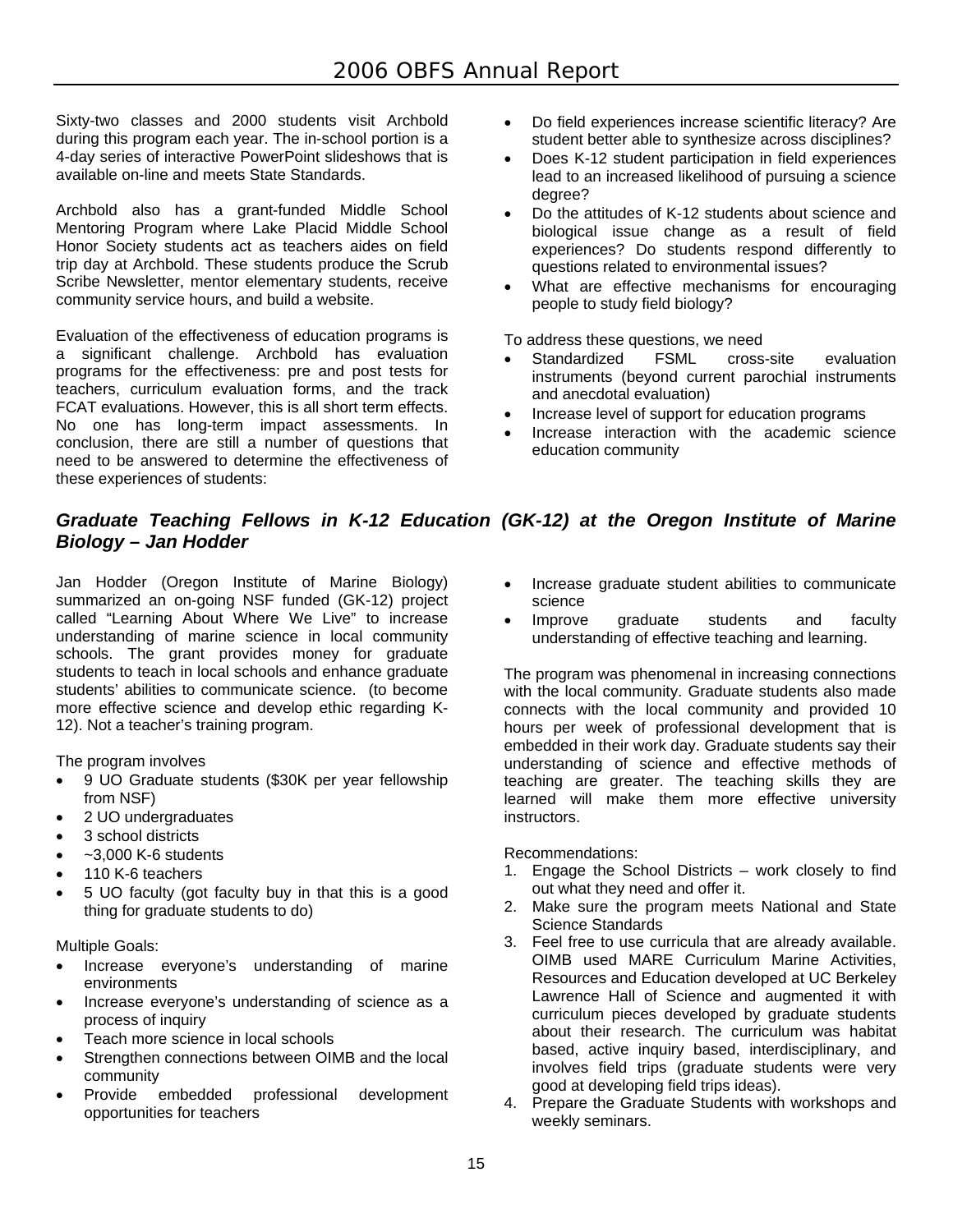- a. For teaching: information on pedagogy, school culture, classroom management, learning styles, assessment. (At OIMB, Jan taught this section of the course).
- b. For teaching the curriculum: workshop to explore the curriculum and learn marine science
- c. Lots of one-on-one communication: identify mentor teachers
- d.
- 5. Get the Teachers on Board (this was tricky, but having a few workshops with exciting things helped)
- 6. Gain support of school administration
- 7. Evaluate how the program is working using surveys, classroom visits, interviews with participants
- 8. Revise programs as needed. At OIMB, we developed teacher-grad student workshops to expand the MARE curriculum to cover science

## *Saturday, September 16, 3:15 pm – 4:15 pm*

#### *OBFS Committee Reports - Block 2*

**Small Field Stations Committee Report – Bo Dziadyk, Chair.**. Twenty three people were in attendance. The Committee if a forum for of addressing interests of small field stations. The following topics were discussed:

1. Small Field Station Meeting. The Committee decided not to have another focused meeting as they did last year on February 20<sup>th</sup>.

2. Annual Meeting Topics. The Committee is going to work with the Annual Meeting Committee to schedule one or two major time blocks (2-4 hours) during the 2007 annual meetings. A working group including Linda Wallace, Dave Mahon, Dave Smith, and Ed Boyer will identify appropriate topics. These may include such items as

- how to start a field station from the ground up (nuts and bolts),
- how to set up an advisory board,
- efficient buildings and landscapes,
- basics of data management (101),
- how to seek and set up networks and collaborations,
- successes and failures we have known.

3. Website Information. The Committee is interested in capturing facility presentations for the website that include design issues, facility successes, and smaller projects that may be applicable to smaller stations.

**Diversity Committee Report – Brian Kloeppel, Chair.** In attendance were Jeff Brown (University of standards not addressed and to develop inquiry activities for use on field trips

- 9. Disseminate your efforts in curriculum guides, on the web site, in conferences and presentations, by combining with other events (e.g., open house at OIMB turned into a "visit your scientist" day where parents, parents, school teachers, etc visited graduate students to see what they did when they were not at the community schools. Bring the hotdog and hamburger truck
- 10. Other issues to consider: program sustainability (after the grant is over), competent teachers, service learning credit (for undergraduates), broader impact funding with NSF grants, University funding (school districts wrote to university president to let him know what a wonderful program this is), school district funding, private foundations.

California-Berkeley; Sagehen Creek Field Station), Tom Hayes (University of Wisconsin-Stevens Point; Treehaven Center), John Kim (San Diego State University; Field Station Programs), Brian Kloeppel - **Chair** (University of Georgia; Coweeta Hydrologic Laboratory), Richard Rothaus (Saint Cloud State University), Jennie Sheldon (Yellowstone Ecological Research Center; Bozeman, MT), Amy Whipple (Northern Arizona University; Merriam - Powell Field Station).

The Committee discussed three topics:

1. Reviewed Diversity Panel session conducted on Friday morning, 15 September 2006.

We received positive feedback from the committee attendees as well as several positive comments from other OBFS members regarding the structure, content, and question and answer session of the Diversity Panel Session. The session focused towards Native American minorities that was at least partially reflective of the minority populations of western Montana where the meeting was held.

2. One Day Diversity Workshop at the 2007 OBFS Annual Meeting. We discussed and suggested conducting a one-day workshop at the 2007 OBFS Annual Meeting to be held at Texas Tech University near Junction, TX. We suggest that this be conducted as a one-day workshop to be held towards the end of the meeting. However, the probability, schedule, and structure of the session will be reviewed by the OBFS Executive Board and the 2007 Annual Meeting Planning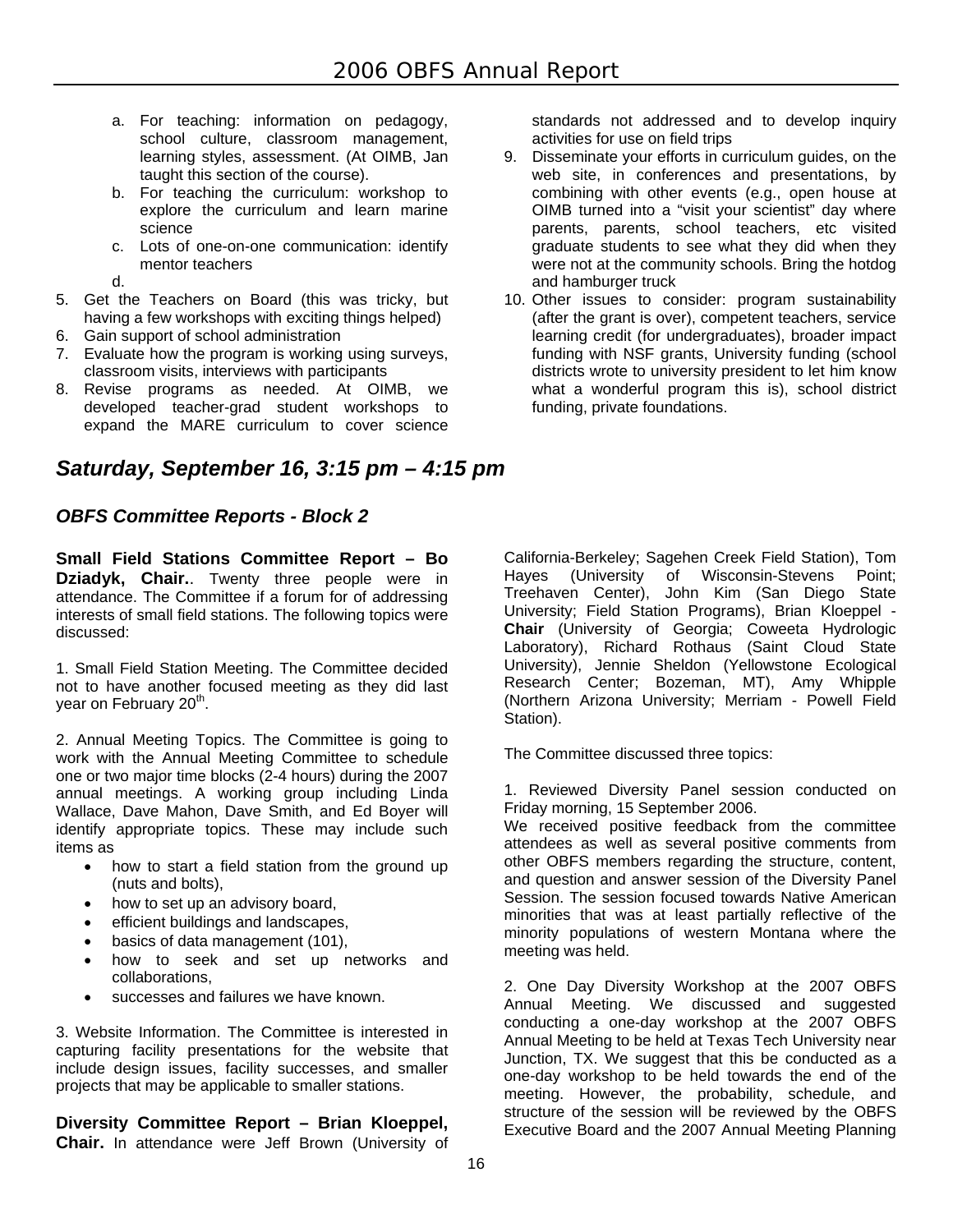Committee. We reviewed potential speakers for the workshop and a subset may include a) an urban minority speaker, b) a regional Latino speaker, and c) a Native American speaker to possibly include Bill Swaney - Salish Kootena Tribal College, Pablo, MT. It was also suggested to develop a mentoring system to encourage and provide advice for further developing minority programs. Potential mentoring linkages may include institutions, students, faculty, etc.

If the suggestion of a one-day diversity workshop is supported by the OBFS Executive Board and the 2007 OBFS Organizing Committee, Jeff Brown at the University of California-Berkeley - Sagehen Creek Field Station has agreed to serve as the organizer for the session. We have requested a \$3,000 budget from OBFS to partially offset the costs of the workshop and guest speakers.

3. Diversity Award. We discussed presenting an annual OBFS award to a member station for their efforts toward minority recruitment and involvement. We have discussed this among OBFS members, in this committee session, and have also presented it to the OBFS annual meeting attendees. We have received positive feedback from all groups, but we also need to have the OBFS Executive Board review the suggestion.

The discussion of this idea included

- a) an annual plaque would be awarded along with an award letter that could be included in future proposals, materials, etc.
- b) no funds would be awarded since the complications and legalities of awarding funds would likely outweigh the benefit
- c) contact the winning field station and involve their local media to announce their award
- d) discussion included how we would define success for the award
- e) the award would recognize excellence
- f) a potential title could be
- "Promoting Human Diversity in Field Science"
- g) the award could include a possible travel grant to receive the award at an annual OBFS meeting if travel funds are limited for the winning institution
- h) potential entry for award would likely be announced on the OBFS web site and email list in mid-January with a closing date of 01 March; review and winning station could be determined by 01 May
- i) materials to request in the award entry announcement may include program title, station, contact person, paragraph or two, photograph or two, logo, URL
- j) the materials could then be converted to the format for posting "Promoting Human Diversity in Field Science" on the OBFS web site

#### **Organizational Development Committee Report**

**– Larry Weider, Acting Chair.** In attendance were Dr. Nathan Rank (Sonoma State University,, Mr. Marc Perkins (Orange Coast College, Dr. Tom Arsuffi (Texas Tech University, and Dr. Steve Harper (Pinellas County Biological Field Station. A meeting agenda was provided by Dr. Kari O'Connell, Chair of the Committee, who was unable to attend the 2006 meeting.

This agenda included

- 1. passing around a signup sheet for names and e-mail addresses of people interested in being involved;
- 2. review of the goals and action items for the committee;
- 3. discussion of compiling a directory of funding opportunities for FSMLs to be placed on the OBFS website;
- 4. brief discussion about some of the presentations related to key partners (e.g. AIBS, NSF, NEON);
- 5. Congressional visits day update was provided to the general OBFS assembly by the recently appointed new liaison, Dr. Brian Kloeppel, who was unable to attend our committee meeting because he was chairing the Diversity sub-committee, which was meeting concurrently.

We discussed the possibility of establishing a couple of listings on the website:

- 1. a listing of funding opportunities from various governmental, public, and private agencies/foundations for research, infrastructure, and education/outreach;
- 2. a listing of potential links/partners for programs, who may or may not provide necessarily financial resources, but who could potentially aid in program development at FSMLs through volunteers/docents or providing letters of support to strengthen potential grant applications.

We discussed listing these funding opportunities and/or partner links on a hierarchical scale ranging from local. state, regional, national, and international. As a way of gathering the needed information, Tom Arsuffi has agreed to start putting together the listing of funding opportunities and will contact the general membership for "brainstorming ideas" and will interface with the Website Committee to get the necessary links established. Nathan Rank has agreed to compose a draft survey as for general OBFS membership assistance in identifying funding opportunities and partnerships. As part of this survey, a "success/failure story" component would also be constructed, again for posting on the OBFS website. Finally, it was suggested that the most useful place to have these funding/partnership links established on the website should be under the Operations Manual link with a funding subsection. This subsection could also include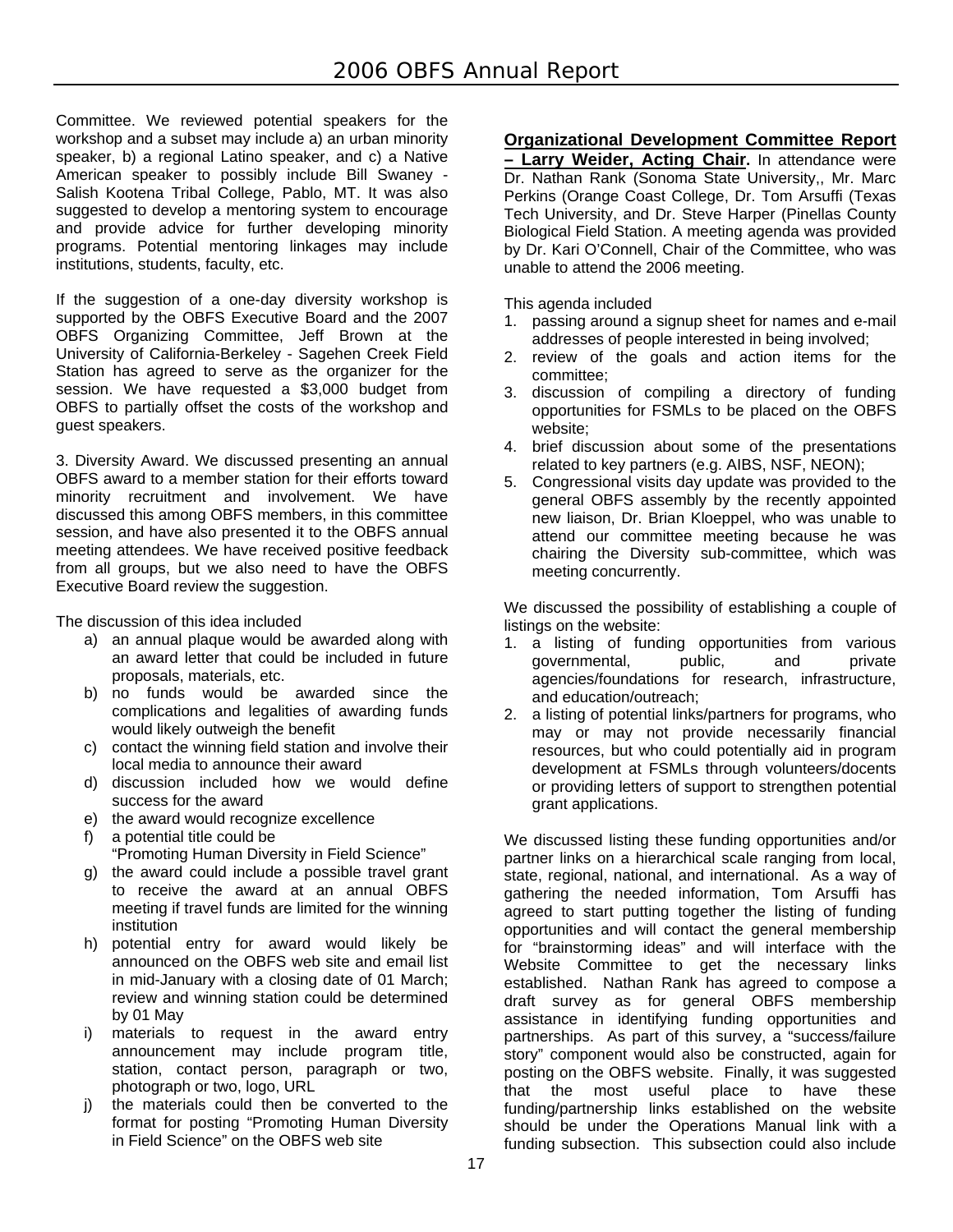the "do's and don'ts" of attempting to get funding (e.g. for universities/institutions who have Development Offices, you need to work closely with them – "do not" make "unauthorized" contacts).

**Outreach Committee Report – Philippe Cohen, Chair.** In attendance were Rob Anderson, Ian Billick, Nina Consolatti, Bob Crabtree, Deedra McClearn, Mel Dean, Faerthen Felix, Jeff Savino, and Dawn Wilson. (Members not in attendance: Kristy Anderson, Bonnie Bowen, Geoff Carter, Laura Carter, LisaRenee English, Jan Hodder, Cathy Koehler, Ron Lawrenz, Dave Mahan, Christine Relyea, Hilary Swain, Larry Weider.

The Committee reviewed and updated tasks for the past year:

- Redesign and rewrite of brochure for the organization (see below).
- Education workshops for local and elected officials (no progress to date).
- Updating of databases on the website (Mark Stromberg is working on this).
- Work with Development Committee to identify sources for web-site improvements (no progress to date).

The Committee discussed the following topics:

1. Brochure Re-design. Philippe Cohen presented proposal to contract with Eliza Jewett (http://www.elizajewett.com/) to design and re-write the OBFS brochure. Philippe has worked with her in the past for the Jasper Ridge Biological Preserve annual report. He presented summary description of Jewett's background and the contract proposal.

The contract

- would include developing a 'look' that can be used to begin branding the organization and as the design for a portal in the website for information about field stations and OBFS for the general public,
- call for about \$5,000 to would cover a couple of drafts of the brochure so that at next year's annual meeting, Eliza would attend, present, receive

## *Sunday, September 17, 9:00 am – 10:30 am*

feedback and respond, and then make final changes, and

 Include a new design/layout, finding and selecting photos, maps, and other imagery from OBFS, correcting and placing photos, and 2-rounds of review/changes; obtaining input to determine specific topics, needs, resources, research and rewriting, 2 rounds of review/changes. The design, while not necessarily branding the organization, should give a clear sense of a possible branding and the design should lend itself to web/portal use. Any artwork created by Eliza Jewett will be owned by OBFS and will be available for use for other purposes to promote the organization.

Once the brochure contract is officially approved, Philippe would send out an email to members for important contributions/activities at their sites along with high quality photos we might use in the brochure. A strict deadline will be set for receiving these materials. Philippe will draft a re-design proposal to committee members and the Executive Board.

2. Additional Outreach Efforts. What kind of outreach efforts do we want to pursue in addition to the brochure and who are the target audiences? Audiences that ought to be targeted by OBFS include

- Congressional Visits Day materials
- **Teachers**

3. Media Training. Providing a media training session at future OBFS meetings garnered considerable support. Possible organization that might be able to provide expertise for such an effort includes AIBS, Union of Concerned Scientists, and COMPASS (Jane Lubchencko group). Philippe agreed to contact UCS about such training, Ian Billick will pursue AIBS contacts, and Jane Hodder will talk to COMPASS. We will see if they provide such training services and what kind of costs, if any, is associated with the training.

There was a discussion about the Committee assisting OBFS members to organize courses for elected officials and judiciary. After some discussion, we agreed this was too large a project for us to tackle at this time.

*Greening of Field Stations and Marine Laboratories – Philippe Cohen and Dawn Wilson.* Philippe Cohen (Stanford University) and Dawn Wilson (Natural History Museum) prepared a presentation on some of the obstacles, lessons learned

and resources available for sustainable building at your field station. Philippe Cohen began by reminding the attendees that the 2001 Sustainability Principles are posted on the OBFS website. They includes a proposal for a formal resolution by OBFS. Useful resources in the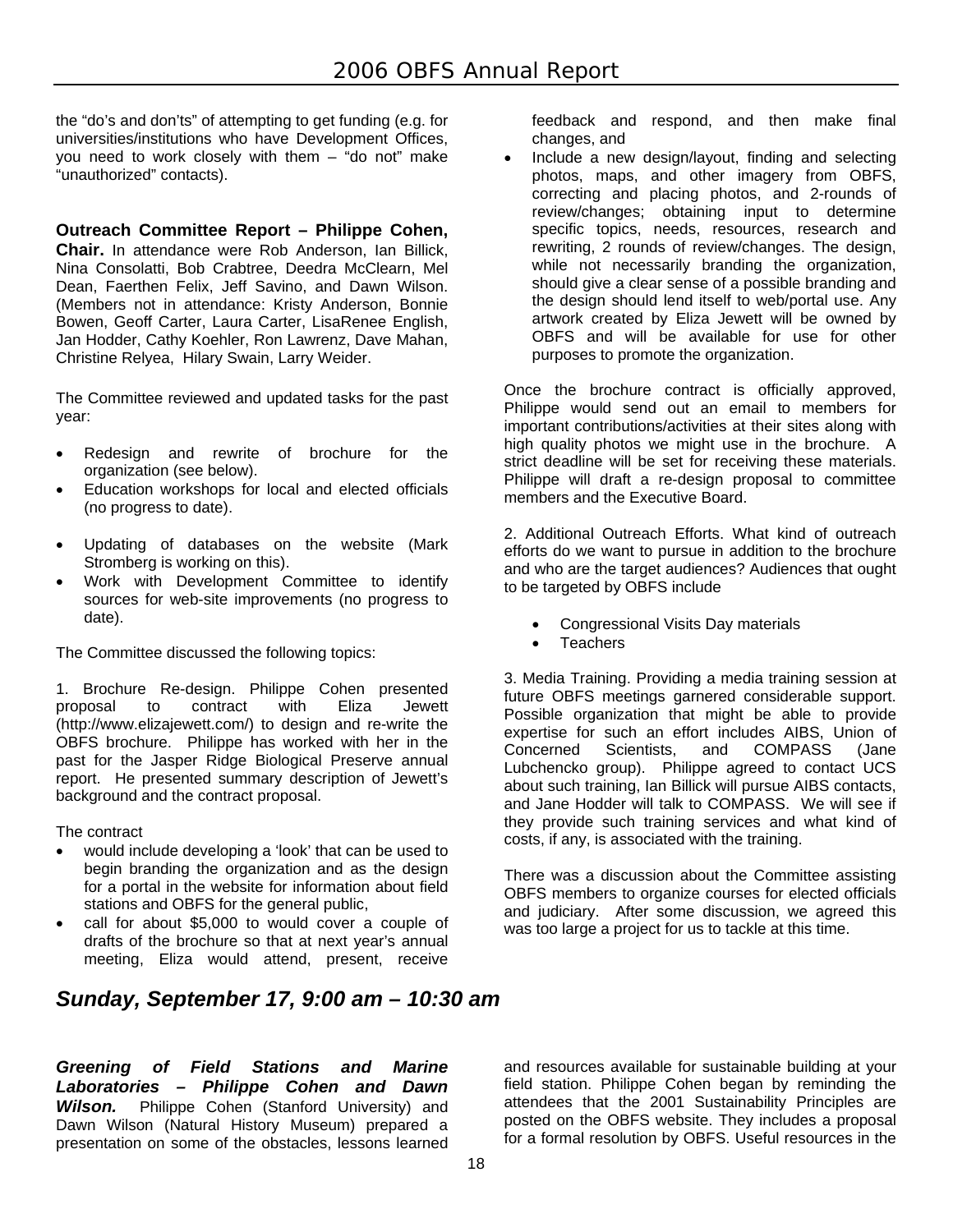sustainability document include an overview of LEED certification, financial analysis tools, and links and information to design tools that allow you to anticipate efficiencies. He then provided advice and take home messages for the following are of green building construction and design:

#### Design

- Make sure that the RFP has the green guidelines in it.
- Question from Audience: How do you choose an architect?

Philippe: I submitted lists of names of green architects, but I didn't want to spend all political capital on choose architect. Exerted influence by helping to choose the one who listened.

#### Administration

- Your administration's first concern will be cost and second will be liability. Cost estimates usually are not accurate for green buildings. I went through the university's spreadsheet to identify assumptions and identify which ones were inaccurate.
- Who has control of the project? Identify someone associated with the institution who will advocate with you. If you can't find that person, it is possibly not worth starting the project.
- Get to know people in your Architects and Engineering Dept and identify someone who is sympathetic and will support project with university and with architects.
- You will need to spend time convincing institution that risks are lower than they think. It helps to provide contingency plans, and take time to educate them. They are nervous about cost overruns. Take their concerns seriously and accommodate them.
- If possible, do a peer review at the end of the project design period. This is very valuable because there were some simple changes that saved money even at the end of the design process. Philippe hired the founder of the Used Green Building Council to provide zero cost, low cost, med cost etc solutions. You could use your architecture school to do this.

#### Facilities and Operations

 Most institutions want Fac/Ops involved because they assume that they are going to maintain the building. However, Fac/Ops often get money for maintaining building but with green buildings they would do much less work. At Jasper Ridge the annual cost estimate was \$72,000/yr; but because the building is low maintenance, true costs are \$14,000/yr. First determine whether they are going to be an ally or not. They like to standardize all activities and work hard to make all facilities the same. Because of this, I worked hard to make sure they were not on the design team. Other field

stations have had good experiences with Fac/Ops. It seems like it depends on personnel and their views on efficient designs.

#### **Permitting**

- Permits are tricky. My County didn't know about alternative designs. Because of this, you will need all the testing information about new materials and new designs. Try to have an engineer available to talk to the county permitter to tell him/her how the construction meets their code.
- Ian Billick: Permitting guys don't necessarily know the code. So you need to know if there is code that supports your project.

#### **Contractors**

- Don't hire contractors that don't have experience with sustainable construction. Because they don't understand novel construction needs with regards to timing, they are going to make arguments for change orders. Change orders are additional costs that the contractors charge over their original bid. If contractors don't know the construction, the price goes up.
- Make sure that contractors working on project are at the kickoff meeting.
- Audience Comment: Find an architect that is willing to work with the contractors. A lot of architects don't provide enough details on the drawings and any additional drawings during the project become a change order.
- Tell your institution not to assume that contractors' estimates are real.
- $\bullet$

#### *Nominations Committee Report – Amy Whipple, Philippe Cohen, Hilary Swain*

The Nominating Committee provided the following candidates for the Fall election: Secretary Treasurer – Shorty Boucher Secretary – Claudia Luke (1-year term) Member at Large: Janice Green, Tom Arsuffi, or John Kim Editor: Mel Dean, Faerthen Felix

Network Coordinator: Mark Stromberg

#### *Concluding Remarks - Jan Hodder*

Jan Hodder thanked Art McKee and the rest of the Flathead Lake Staff for hosting the meeting, to Larry Weider for the program, to the Committee Chairs for taking on new levels of responsibility. She closed the meeting at 10:23 a.m.

*Summary of Motions Made During the 2005 Annual Meeting*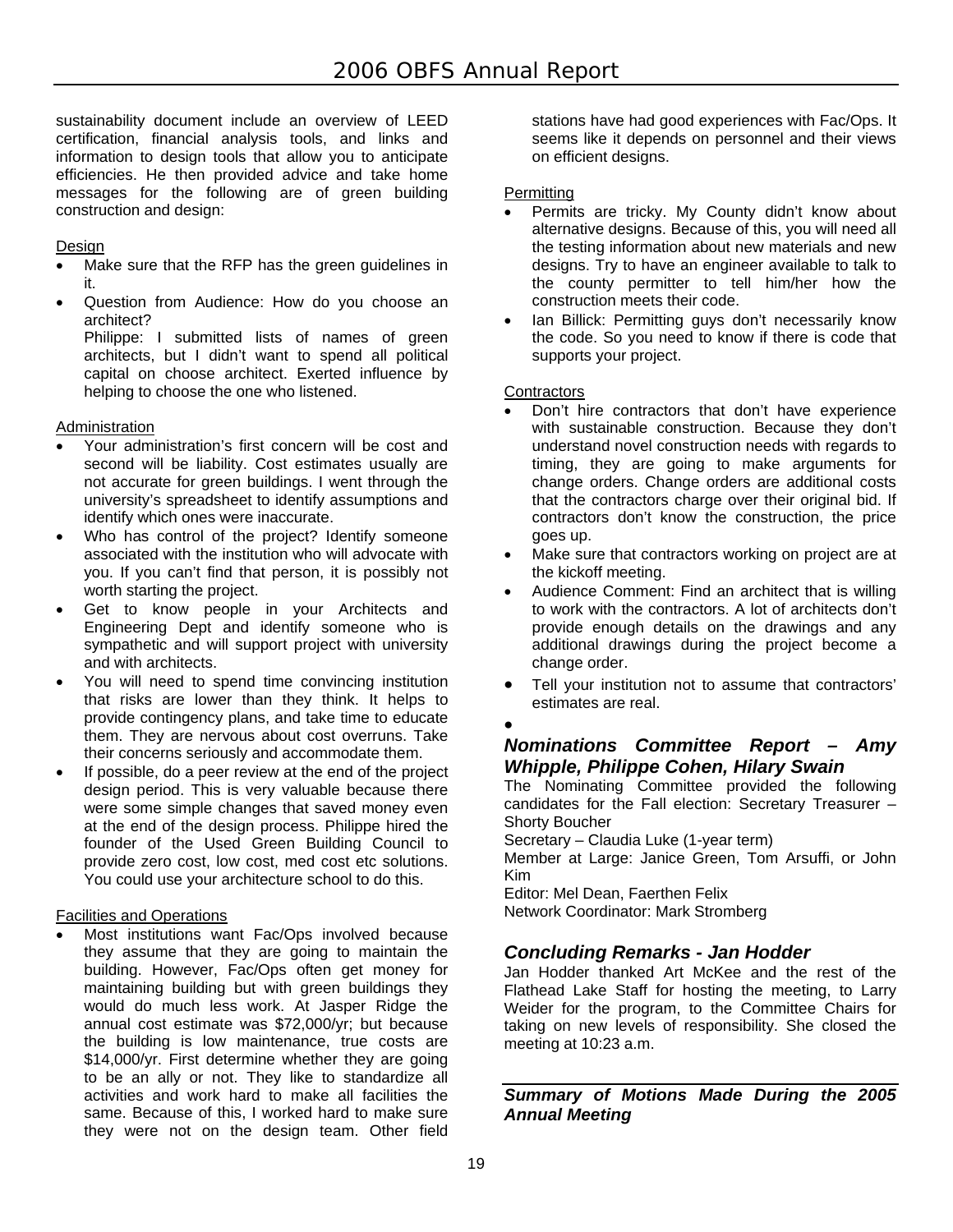- 1. Motion to accept the 2005 meeting minutes with the publication of 1 errata. Passed by voice vote.
- 2. Motion made to accept the 2005 Operations and Restricted Fund Budget reports. Passed by voice vote.

*Sunday, September 17, 2006, 1:00 pm to 5:00 pm* 

#### **Minutes of the Board and Chairs Meeting**

The following members of the Executive Board and Committee Chairs were present: Jan Hodder (President), Larry Weider (Vice President/Chair Annual Meeting Committee/Acting Chair of Organizational Development Committee), Claudia Luke (Secretary-Treasurer), Amy Whipple (Member-at-Large), Dawn Wilson (Member-at-Large), Mark Stromberg (Network Coordinator/Chair Website Committee), Bo Dziadyk ( Chair Small Field Stations/Chair Common Interests Committees), Philippe Cohen (Chair Investment (Finance) Committee/Chair Outreach Committee), Eric Nagy (Chair Governance Committee). Absent Board and Chair Members were Sedra Shapiro (Past President), David White (Editor), Brian Kloeppel (Chair Diversity Committee), Hilary Swain (Acting Chair Member Support Committee), and Art McKee (Acting Chair International Committee). Other Members Present: Faerthen Felix (Candidate for Network Coordinator), Tom Arsuffi (Host for 2007 annual meetings) and Jeff Brown (OBFS member).

The Board and Chairs Meeting addressed the following topics:

1. OBFS Newsletter Format

Discussion regarding David White's proposal to the EB to return the OBFS newsletter to a paper format only (rather than primarily pdf).

- a. We need to provide both kinds of format because we have different people, those who prefer electronic versions and those who prefer paper copies.
- b. OBFS needs to advertise the availability of the paper copy more widely so that people know about it.
- 2. Newsletter vs. Annual Report.

Jan provided a summary of the contents of the last two years of fall and spring newsletters which prompted a discussion on what the newsletter should and should not address. After much discussion the group recommended that the materials typically included in an Annual Report be removed from the newsletter but still associated with the Fall newsletter and published at the same time. The Annual Report will occur as a separate pdf document. Contents of OBFS publications and materials should be

3. Recommendations for Bylaw edits were presented to the meeting attendees and will voted on during the Fall Ballot

Newsletter: (the Fall Newsletter notes that Annual Report is attached)

 New station members or feature station Election results Opportunities and Services for Members Meeting Information Funding Possibilities Where to find information Activities of the Board and Chairs

Election Materials

 Supporting Information Candidate bios Details regarding Bylaw changes Etc.

Voting Card (or electronic vote ballot)

Annual Report

 Minutes of the annual meeting Other meeting minutes **Budgets**  Meeting attendees Current membership lists Executive Board Members Committee Chair Members

- 3. Executive Board and Committee Chair Interactions. After much discussion, the Board and Chairs
	- a. generated a proposed format for the proposals: **Introduction**  How Project Fits into Strategic Plan Lasting Benefits to OBFS Cost Budget Justification Who is Involved Timeline Must be electronic 2-page limit
	- b. provided some dates and structure for committee chairs to send in proposals. This would require that the Executive Board regularly meet to approve any proposals. The following dates were recommended: October 16, January 15, April 16
- 4. The Board and Chairs reviewed all committee proposals that were identified during the annual meeting: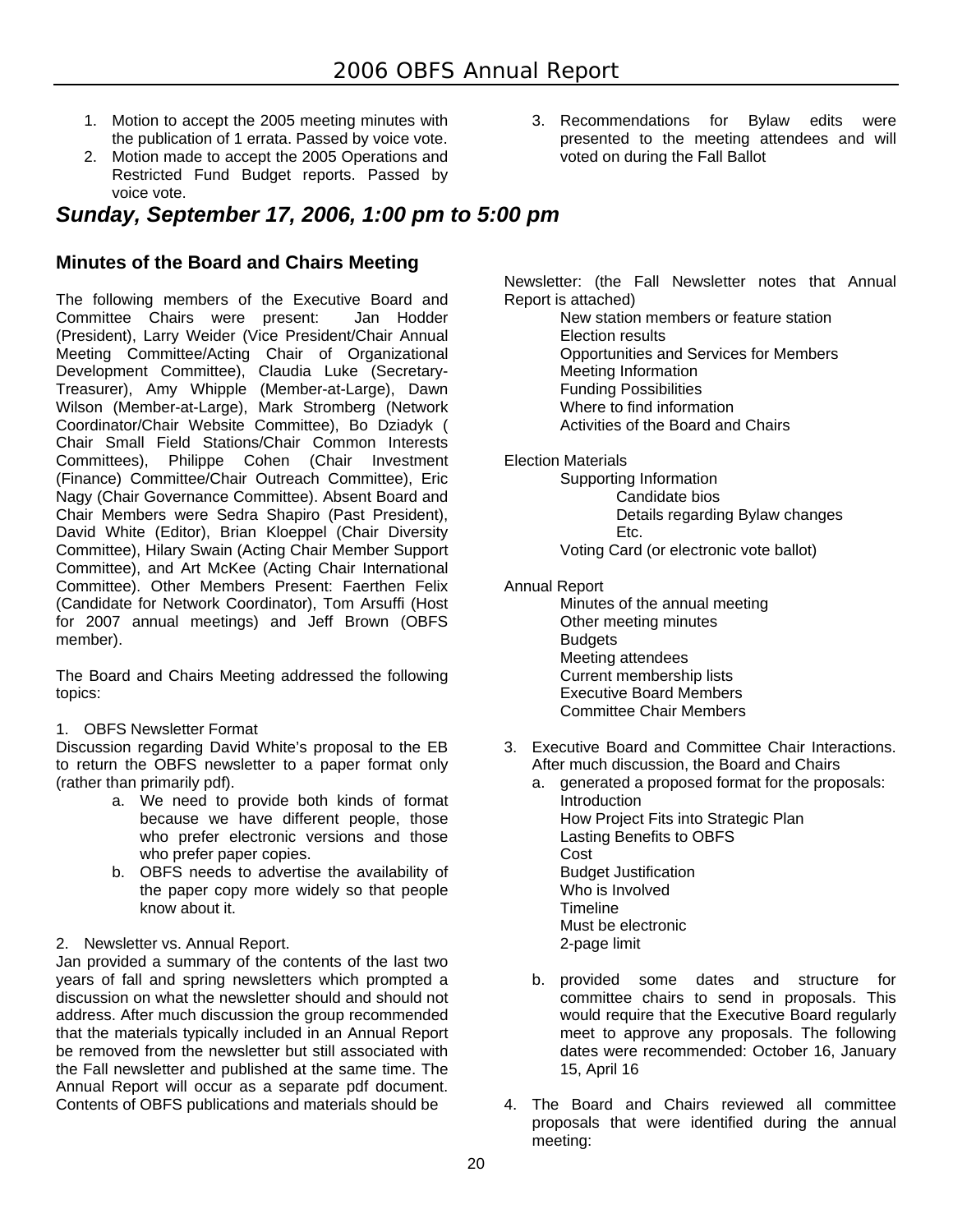- Website Committee (requested \$6,600): Proposal to merge the administrative and field station information databases and make it available for members to edit. John Kim \$75/hr available to do the work. Total estimated cost is \$6,600. Executive Board recommended that a search engine be added that allows members to search any field in the database. Bill Michener may have some money to help support this project.
- Diversity Committee (requested \$3,000): Proposal to develop an OBFS Diversity Award. Awardees will post descriptions of diversity projects on the web as a pdf. The \$3,000 would also go towards a one-day Diversity panel at next year's meeting with Jeff Brown and Amy Whipple as leads. This meeting would be pre or post day to OBFS annual meeting and would provide perspectives of different target groups (Native American, Hispanic) and develop strategies how to work with these groups.
- Small Field Stations Committee (requested \$3,000): Proposal to convene a small field stations meeting during the year to refine how best to address needs of small stations, develop themes for annual meetings, and clarify the goals of the small field stations committee. The \$3,000 would be used for travel for members to meet and would be subsidized with funds from field stations attending.
- Outreach Committee (requested \$5,000): Proposal to hire consultant to develop the OBFS brochure in conjunction with other OBFS branding.
- 5. Results of end of meeting survey. Larry Weider reported on the results of the end of meetings survey. These results are appended to the end of these notes (below). The take home messages were
	- Orientation for new members: presidents address "welcome to OBFS"
	- Agendas for committees developed before the annual meeting
	- Poster session instead of slide show (also helps with networking issue)
- 6. Committee chair term limits
	- The Board and Chairs proposed an annual term limit for service of Committee Chairs. This allows the President to change appointments as needed. De facto time limit is 3 years. The Board and Chairs also discussed committee membership. Is any participant a committee members? Committee chair needs to introduce to meeting participants how the committee works. Welcome participation but you are not committing to anything.
- 7. Other Business. Start thinking about sustainability of our meetings. Society of Conservation Biology is initiating activities: transportation costs of coming to meeting (carbon costs). How do we deal with some of these issues? Climate change will affect our organization more than many others. We need to consider these issues and investigate what other society's are doing. We need to start by raising awareness.

# End of Meeting

**Organization of Biological Field Stations (OFBS) 2006 Annual Meeting Exit Survey-Results U. of Montana Flathead Lake Biological Station, 14-17 September 2006** 

In an effort to help the Annual Meeting Committee assess the success of this year's meeting and to make sure that the annual meeting continues to meet the needs of our membership, we ask you to take a few minutes to fill out the following meeting exit survey. Your input is greatly appreciated. Thanks!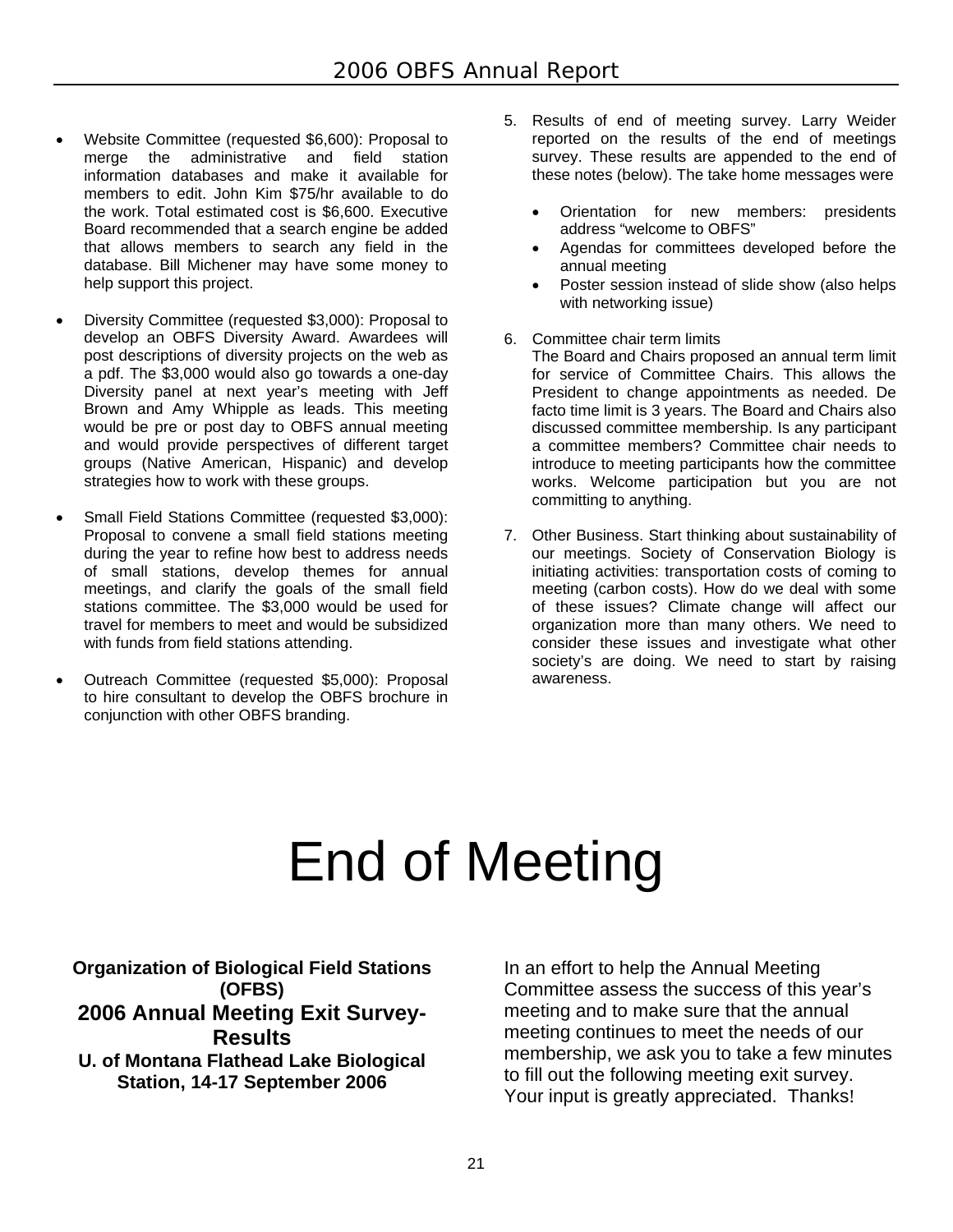#### 1.) **Please rank the following informational sessions with respect to the usefulness of the information provided during each session, and how often this topic should be addressed at OBFS Meetings.**

RESPONSES ARE BASED A TOTAL OF 37 RETURNED SURVEYS.

#### **Enhancing Diversity at FSMLs:**

- [\_**70.3%]** Useful [\_29.7%] Somewhat useful [\_] Not very useful
- [\_30.6%] Yearly [\_**63.9%**] Occasionally [2.8%] Rarely [2.8%] Once was enough

#### **EPSCoR Overview**

- [\_31.4%] Useful [\_28.6%] Somewhat useful [\_40.0%] Not very useful
- [6.2%] Yearly [\_**53.1%**] Occasionally [25%] Rarely [15.7%] Once was enough

#### **NSF-FSML Update**

[**81.1%**] Useful [16.2%] Somewhat useful [2.7%] Not very useful [**88.6%**] Yearly [11.4%] Occasionally

[  $\Box$  Rarely [  $\Box$  Once was enough

#### **NEON Update**

[**48.6%**] Useful [31.4%] Somewhat useful [20.0%] Not very useful

[42.9%] Yearly [42.9%] Occasionally [2.9%] Rarely [5.7%] Once was enough

#### **Liability Issues at FSMLs**

[**67.7%**] Useful [25.8%] Somewhat useful [6.5%] Not very useful

[34.5%] Yearly [**58.6%**] Occasionally [6.9%] Rarely [\_] Once was enough

#### **Education at FSMLs**

[**84.8%**] Useful [15.2%] Somewhat useful [  $\Box$  Not very useful

[**65.6%**] Yearly [34.4%] Occasionally [\_] Rarely [\_] Once was enough

#### **"Greening" of FSMLs**

[**86.2%**] Useful [13.8%] Somewhat useful [\_] Not very useful [51.9%] Yearly [48.1%] Occasionally

[\_] Rarely [\_] Once was enough

**2.) Please suggest additional informational sessions that you would like to see at future meetings, and suggest how frequently these topics should be included in the agenda.** *We are serious about wanting your feedback on this!* Or, add comments about specific sessions.

3.) **For each of the following aspects of the annual meeting, please indicate whether the time allocated was appropriate**. If you marked "too long" or "too short", indicate under the "Adjust Time" column how we should reallocate the time for future meetings (e.g. "too long, Adj. time by 30 min.").

#### **New Station Intros/What's new at your station session**

[24.1%] Too long [**69.0%**] Just right

[6.9%] Too short [] Adj. time by 20-60 min (several commented move to earlier in meeting during the day)

#### **Field trips**

[\_] Too long [**95.2%**] Just right

 $[4.8\%]$  Too short  $\Box$  Adj. time by  $\Box$  min (comment to include a ½ day mid-meeting field trip)

#### **Facilities/Station tour**

[\_] Too long [**96.8%**] Just right

 $[3.2\%]$  Too short  $[$   $]$  Adj. time by  $\quad$  min (comment – would like more time to interface with diff. station staff members)

#### **Panel discussions**

[11.1%] Too long [**74.1%**] Just right  $[14.8\%]$  Too short  $\lbrack \rbrack$  Adj. time by  $\lbrack 30 \rbrack$ min

#### **Annual Updates (e.g. FSML)**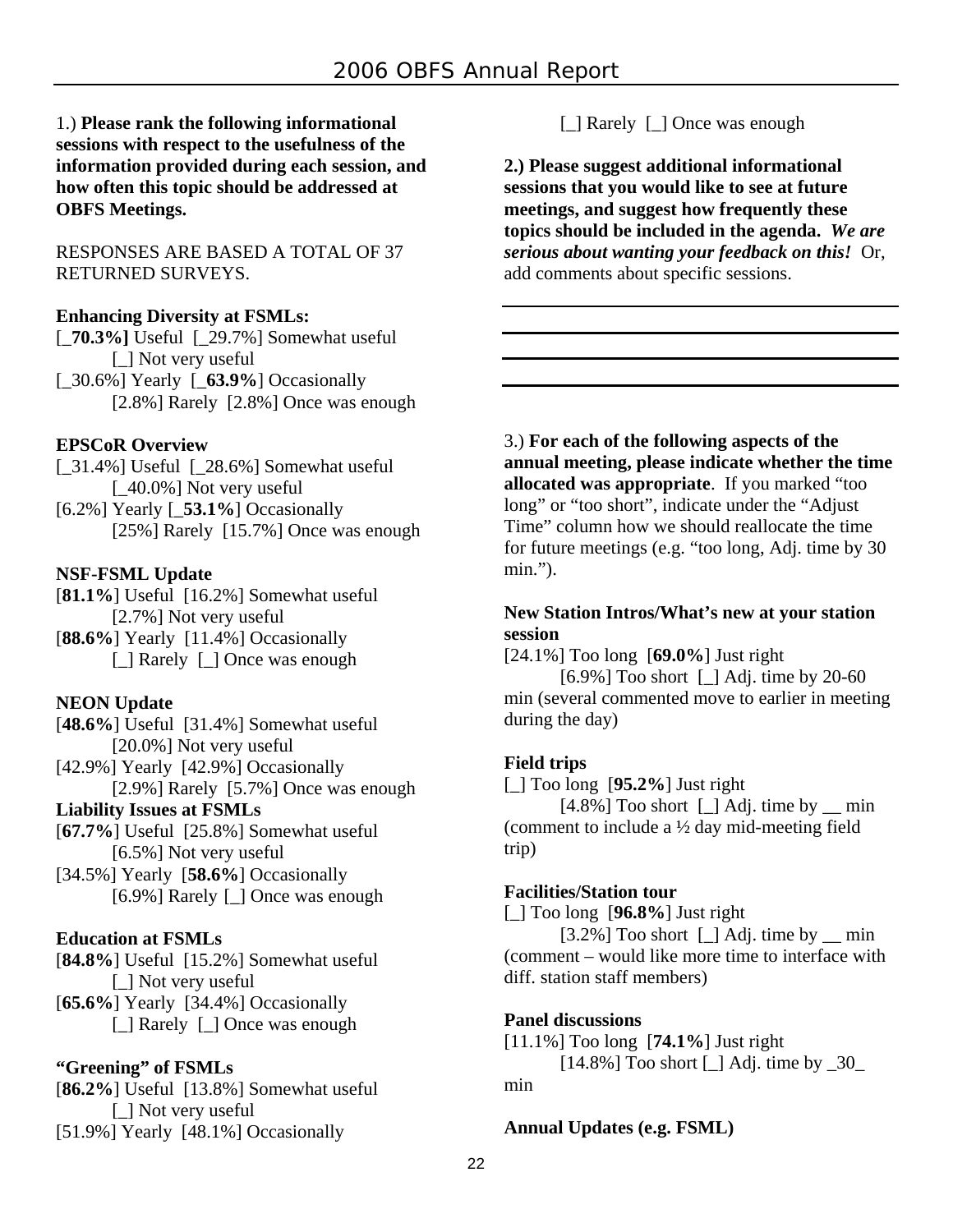#### [23.3%] Too long [**66.7%**] Just right

 $[10.0\%]$  Too short  $\lbrack \quad \rbrack$  Adj. time by +30 min, -30 min -90 min

#### **Committee meetings and reports**

[12.9%] Too long [**71.0%**] Just right  $[16.1\%]$  Too short  $\lfloor \rfloor$  Adj. time by +30 to -60 min

#### **OBFS (plenary) business sessions**

[29.0%] Too long [**71.0%**] Just right [\_] Too short [\_] Adj. time by -10 to -60 min

#### **Informal "networking" time**

 $\lceil$  1 Too long [39.4%] Just right [**60.6%**] Too short [\_] Adj. time by +30,  $+60$  up to  $+120$  min

#### 4.) **Did you find the Committee/Subcommittee Meetings that you attended to be well organized and worth your time?**

| Governance     | $\Box$ yes |
|----------------|------------|
| $\vert$   no   |            |
| Member Support | $\Box$ yes |
| $\lceil$   no  |            |

#### **TOPICS FOR FUTURE MEETINGS:**

- funding sources or tips on grant writing (5)
- media training  $(3)$
- orientation session at beginning of meeting for new members
- "how-to" sessions, "nuts-n-bolts" sessions, "stump-the-panel" sessions, "success & failure sessions", (14)
- small-scale facilities development session

#### **OVERALL COMMENTS:**

- need more "down time" for recreation/exploration (4)
- place intro to other stations earlier in the program & during the day
- scheduling concurrent committee meetings is difficult
- shorter presentations (EPSCoR, NEON)

| International                     | $\left[\right]$ yes   |
|-----------------------------------|-----------------------|
| $\vert$   no                      |                       |
| Web Site                          | $\lfloor$ yes         |
| $\lceil$   no                     |                       |
| <b>Small Field Stations</b>       | $\lfloor \rfloor$ yes |
| $\lceil$   no                     |                       |
| Diversity                         | $\lfloor \rfloor$ yes |
| $\lceil \,\,\rceil$ no            |                       |
| <b>Organizational Development</b> | $\lfloor \rfloor$ yes |
| $\lfloor$ no                      |                       |
| Outreach                          | $\lfloor$ yes         |
| l Ino                             |                       |

If, "no", please make specific recommendations to improve on these committee meetings. Just one comment about committee chair being a bit

slow in getting the discussion going.

- 5.) Please provide any additional specific comments that might help us in organizing future meetings.
	- how to plan a strategic planning grant for a field station
	- how to begin a new station (offered every 2 years)
	- how to form partnerships among FSMLs (2)
		- diversity workshop as add-on or separate (3)
	- international issues
	- data management & policy (3)
	- discussion of FSML cooperation with host institutions for financial support and academic coordination
	- provide a bit more background on each subcommittee/committee
	- post agenda of committee meetings early (Thurs) of the meeting
	- produce poster or fact sheet about each station – get folks to bring to meeting and post (2)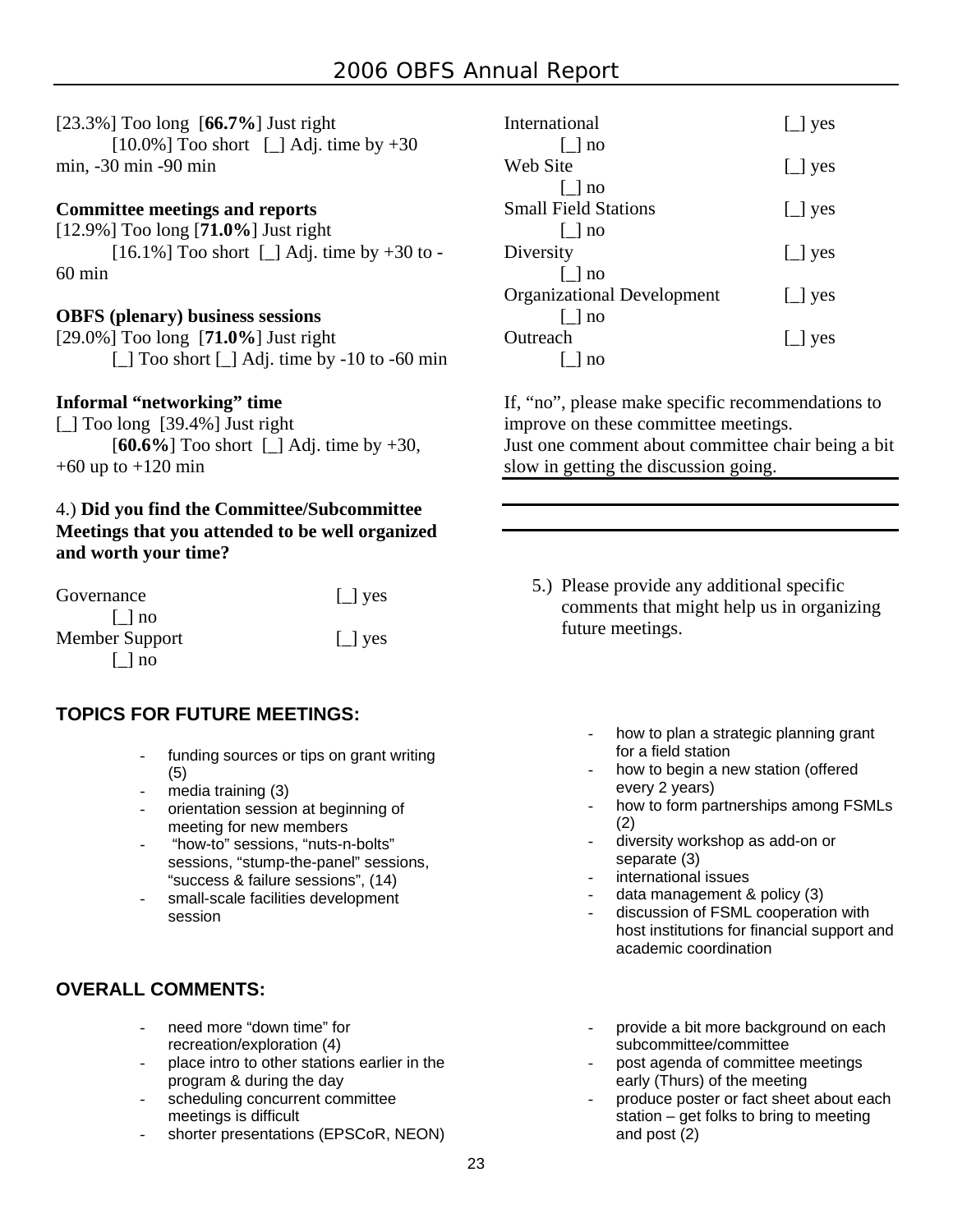- maybe fewer formal sessions
- education topic very good, but restructure
- NSF-FSML presentation should be restructured
- support SFS Committee proposal (4)
- best punctuality of sessions of any conference I have attended
- need a way to bring new members into the fold  $-$  should be a focused action item for EB
- (meeting) format works!
- provide  $\sim$  1.5 hrs of "down time" (without meetings) on Fri. and/or Sat. for people to talk with presenters (e.g. G. Selzer)
- "greening" discussion extraordinarily useful and should be continued (2)
- have OBFS business material (i.e. budget, by-laws, committee tasks) posted before hand
- consider adding Sunday as a full-day of the meeting to provide enough time for other groups to meet

## **OBFS Financial Report 2005-2006**

## **I. Operating Funds**

|                                                      | <b>Actual</b> | <b>Budgeted</b> |
|------------------------------------------------------|---------------|-----------------|
| Previous Balance Aug 31, 2005:                       | \$37,449.41   |                 |
| (\$27,610.69 in CDs; \$9,838.72 in checking account) |               |                 |
| Income:                                              |               |                 |
| Membership dues                                      | \$20,791.88   | \$18,000.00     |
| Interest (CDs, checking)                             | \$1,063.95    | \$100.00        |
| Reimbursements                                       | \$315.15      | \$0.00          |
| <b>Total Income:</b>                                 | \$22,170.98   | \$18,100.00     |
| <b>Expenses:</b>                                     |               |                 |
| <b>Regular Operating Expenses</b>                    |               |                 |
| AIBS dues and public policy initiative               | \$2,695.00    | \$2,695.00      |
| Bank charge                                          | \$32.90       | \$0.00          |
| Missouri corporation registration                    | \$10.00       | \$15.00         |
| <b>Travel OBFS committee</b>                         | \$1,965.12    | \$3,000.00      |
| Congressional visits day                             | \$3,683.84    | \$6,000.00      |
| OBFS traveling exhibit shipping                      | \$402.45      | \$700.00        |
| Shipping                                             |               |                 |
| <b>Brochure</b>                                      |               |                 |
| Field studies poster                                 | \$3,981.42    | \$3,500.00      |
| Office and website                                   |               |                 |
| Secretarial and database support                     | \$1,650.00    | \$900.00        |
| <b>Supplies</b>                                      | \$41.55       | \$900.00        |
| Website editing charges                              | \$0.00        | \$1,000.00      |
| Database project with LTER                           | \$0.00        | \$1,000.00      |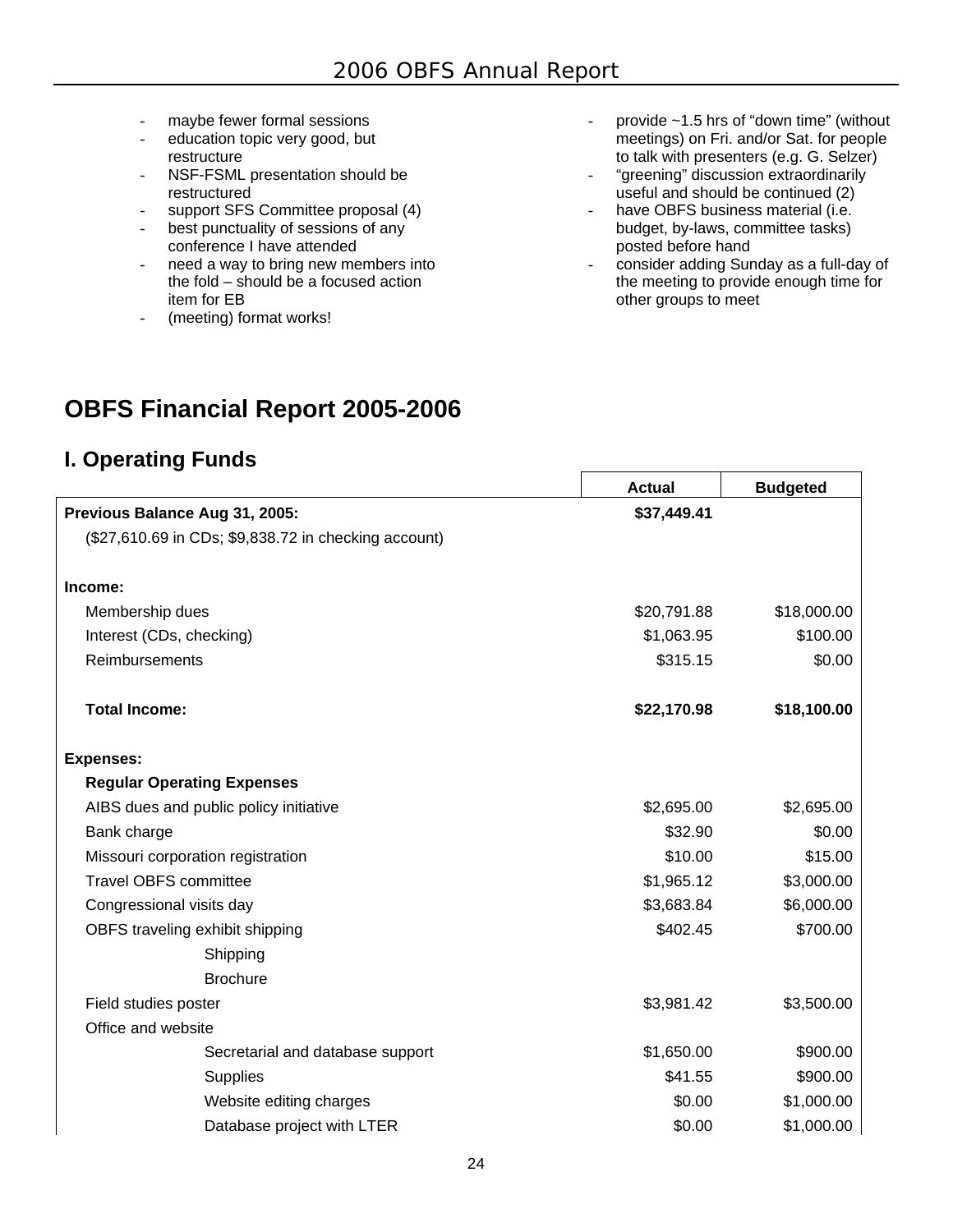Τ

| <b>IOBFS</b>                        |                                                         |             |             |
|-------------------------------------|---------------------------------------------------------|-------------|-------------|
|                                     | Office and website                                      | \$0.00      | \$1,000.00  |
| <b>Strategic Planning</b>           |                                                         | \$499.07    | \$0.00      |
| Newsletter                          |                                                         | \$195.52    | \$300.00    |
| <b>Committee Expenses</b>           |                                                         |             |             |
|                                     | <b>Small Field Stations</b>                             | \$0.00      | \$500.00    |
|                                     | Governance                                              | \$0.00      | \$500.00    |
|                                     | Development                                             | \$0.00      | \$500.00    |
|                                     | <b>Diversity</b>                                        | \$0.00      | \$500.00    |
|                                     | <b>Program Committee</b>                                | \$0.00      | \$500.00    |
|                                     | International                                           | \$0.00      | \$500.00    |
|                                     | <b>Member Support</b>                                   | \$0.00      | \$500.00    |
|                                     | Networking                                              | \$0.00      | \$500.00    |
|                                     | Outreach                                                | \$0.00      | \$500.00    |
|                                     | <b>Subtotal Regular Operating Expenses</b>              | \$15,156.87 | \$25,510.00 |
|                                     | <b>Committee Proposals Contingent Upon Review by EB</b> | \$0.00      | \$13,250.00 |
| <b>Total Expenses:</b>              |                                                         | \$15,156.87 | \$38,760.00 |
| <b>Transfer to Restricted Fund:</b> |                                                         | \$0.00      | \$0.00      |
| <b>Balance August 31, 2006</b>      |                                                         | \$44,463.52 |             |

| <b>Fund Holdings</b>     |        |                                                                             | August-06   | August-05  |
|--------------------------|--------|-----------------------------------------------------------------------------|-------------|------------|
| Investments - CDs:       |        |                                                                             |             |            |
|                          |        | 3.94% (4.00% yield), 12 mos. due                                            |             |            |
|                          | 211125 | 11/01/06                                                                    | \$7,237.59  | \$6,989.15 |
|                          | 211242 | 4.28% (4.35% yield), 12 mos due 1/28/07                                     | \$4,216.78  | \$4,077.55 |
|                          | 211243 | 4.28% (4.35% yield), 12 mos due 2/02/06<br>3.94% (4.00% yield), 12 mos, due | \$6,313.82  | \$6,105.35 |
|                          | 212240 | 9/15/06                                                                     | \$6.422.02  | \$6,201.57 |
|                          | 614444 | 3.94% (4.00% yield), 6 mos, due 3/25/07                                     | \$4,379.29  | \$4,237.07 |
| <b>Checking Account:</b> |        |                                                                             | \$15,894.02 | \$9,838.72 |

## **II. Restricted Funds**

| Previous Restricted Fund Balance Aug 31, 2005: | \$57,192.51 |
|------------------------------------------------|-------------|
| <b>Contributions:</b>                          |             |
| <b>Transfer from Operating Funds</b>           | \$0.00      |
| Auction proceeds                               | \$6,131.00  |
| <b>Donations</b>                               | \$0.00      |
| Citizens mutual fund                           | \$273.08    |
| <b>Total Contributions:</b>                    | \$6,404.08  |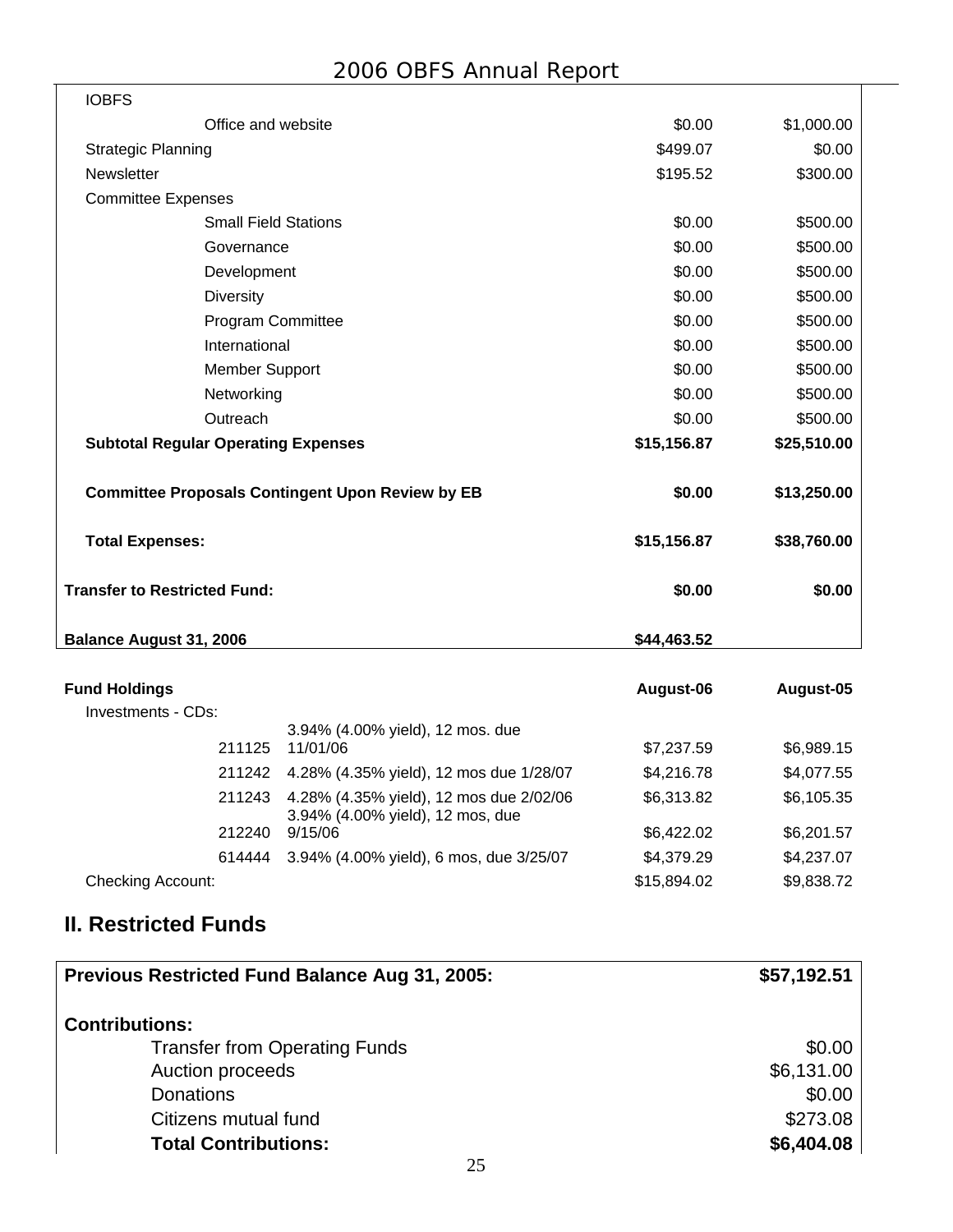| Expenses:                                    | \$0.00      |
|----------------------------------------------|-------------|
| <b>Restricted Fund Balance Aug 31, 2006:</b> | \$63,596.59 |

## **Fund Holdings**

 $\top$ 

| Investments - Citizens Mutual Fund:                  |             |
|------------------------------------------------------|-------------|
| Core Growth Fund $(1,909.001$ shares $@$ \$19.88)    | \$37,950.94 |
| Emerging Growth Fund $(1271.860$ shares $@$ \$15.72) | \$19,993.64 |
| <b>OBFS Checking Account:</b>                        | \$5,652.01  |



## **III. OBFS Proposed Operating Budget 2006-07**

|                                               | Proposed 06-07 |
|-----------------------------------------------|----------------|
| <b>Operating Fund Balance August 31, 2006</b> | 44,464         |
| Income:                                       |                |
| Membership                                    |                |
| dues                                          | 19,500         |
| Interest (CDs, checking)                      | 500            |
| Texas Tech hosting support                    | 2,000          |
| <b>Reimbursements</b>                         | 0              |
| <b>Total Income:</b>                          | 22,000         |
| <b>Expenses:</b>                              |                |
| <b>Regular Operating Expenses</b>             |                |
| AIBS dues and public policy initiative        | 2,695          |
| Bank charge                                   | 30             |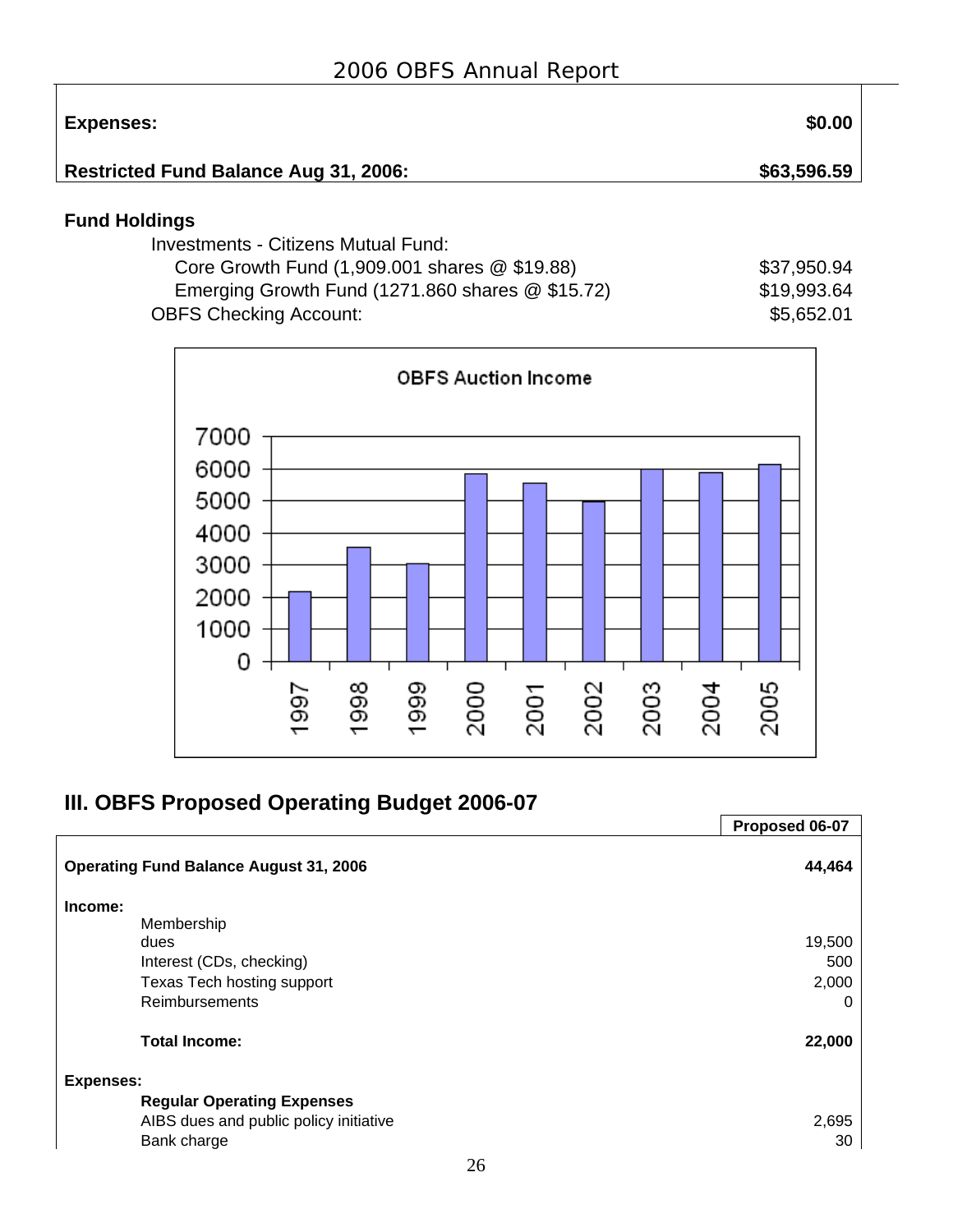| 3,000<br>6,000<br>Congressional visits day<br>700<br>OBFS traveling exhibit shipping<br>4,000<br>Field studies poster<br>Office and<br>website<br>500<br>Secretarial support and supplies<br>1,800<br>Treasurer support and supplies<br>Website editing charges<br>1,000<br><b>IOBFS</b><br>Office and website<br>1,000<br>Newsletter<br>1,000<br><b>Committee Expenses</b><br>500<br>Governance<br>500<br><b>Annual Meeting</b><br>500<br><b>Member Support</b><br><b>Common Interests</b><br><b>Diversity</b><br>500<br>International<br>500<br><b>Small Field Stations</b><br>500<br>Organizational Development<br>500<br>500<br>Outreach<br>Website<br>500<br><b>Subtotal Regular Operating Expenses</b><br>26,235<br><b>Committee Proposals Contingent Upon Review by EB</b><br>16,000<br>Governance Committee - lawyer fees for Bylaws, tax-exempt<br>2,000<br>status<br><b>Annual Meeting</b><br>O<br><b>Member Support</b><br>0<br><b>Common Interests</b><br>Diversity - 1-day workshop is assoc with 2007 mtg<br>3,000<br>International - travel for intl station attendees to 2007 mtg<br>2,000<br>Small Field Stations - travel funds for 5 member committee<br>3,000<br>Organizational Development<br>0<br>Outreach Committee - brochure<br>5,000<br>Website - update membership database<br>1,000<br><b>Other Committee Projects</b><br>0<br><b>Total Expenses:</b><br>42,235<br><b>Transfer to Restricted Fund:</b><br>0<br>$-20,235$<br>Projected Operating Fund Balance August 31, 2007<br>25,679 |                      | Missouri corporation registration | 10 |
|--------------------------------------------------------------------------------------------------------------------------------------------------------------------------------------------------------------------------------------------------------------------------------------------------------------------------------------------------------------------------------------------------------------------------------------------------------------------------------------------------------------------------------------------------------------------------------------------------------------------------------------------------------------------------------------------------------------------------------------------------------------------------------------------------------------------------------------------------------------------------------------------------------------------------------------------------------------------------------------------------------------------------------------------------------------------------------------------------------------------------------------------------------------------------------------------------------------------------------------------------------------------------------------------------------------------------------------------------------------------------------------------------------------------------------------------------------------------------------------------------------------------|----------------------|-----------------------------------|----|
|                                                                                                                                                                                                                                                                                                                                                                                                                                                                                                                                                                                                                                                                                                                                                                                                                                                                                                                                                                                                                                                                                                                                                                                                                                                                                                                                                                                                                                                                                                                    |                      | <b>Travel OBFS committee</b>      |    |
|                                                                                                                                                                                                                                                                                                                                                                                                                                                                                                                                                                                                                                                                                                                                                                                                                                                                                                                                                                                                                                                                                                                                                                                                                                                                                                                                                                                                                                                                                                                    |                      |                                   |    |
|                                                                                                                                                                                                                                                                                                                                                                                                                                                                                                                                                                                                                                                                                                                                                                                                                                                                                                                                                                                                                                                                                                                                                                                                                                                                                                                                                                                                                                                                                                                    |                      |                                   |    |
|                                                                                                                                                                                                                                                                                                                                                                                                                                                                                                                                                                                                                                                                                                                                                                                                                                                                                                                                                                                                                                                                                                                                                                                                                                                                                                                                                                                                                                                                                                                    |                      |                                   |    |
|                                                                                                                                                                                                                                                                                                                                                                                                                                                                                                                                                                                                                                                                                                                                                                                                                                                                                                                                                                                                                                                                                                                                                                                                                                                                                                                                                                                                                                                                                                                    |                      |                                   |    |
|                                                                                                                                                                                                                                                                                                                                                                                                                                                                                                                                                                                                                                                                                                                                                                                                                                                                                                                                                                                                                                                                                                                                                                                                                                                                                                                                                                                                                                                                                                                    |                      |                                   |    |
|                                                                                                                                                                                                                                                                                                                                                                                                                                                                                                                                                                                                                                                                                                                                                                                                                                                                                                                                                                                                                                                                                                                                                                                                                                                                                                                                                                                                                                                                                                                    |                      |                                   |    |
|                                                                                                                                                                                                                                                                                                                                                                                                                                                                                                                                                                                                                                                                                                                                                                                                                                                                                                                                                                                                                                                                                                                                                                                                                                                                                                                                                                                                                                                                                                                    |                      |                                   |    |
|                                                                                                                                                                                                                                                                                                                                                                                                                                                                                                                                                                                                                                                                                                                                                                                                                                                                                                                                                                                                                                                                                                                                                                                                                                                                                                                                                                                                                                                                                                                    |                      |                                   |    |
|                                                                                                                                                                                                                                                                                                                                                                                                                                                                                                                                                                                                                                                                                                                                                                                                                                                                                                                                                                                                                                                                                                                                                                                                                                                                                                                                                                                                                                                                                                                    |                      |                                   |    |
|                                                                                                                                                                                                                                                                                                                                                                                                                                                                                                                                                                                                                                                                                                                                                                                                                                                                                                                                                                                                                                                                                                                                                                                                                                                                                                                                                                                                                                                                                                                    |                      |                                   |    |
|                                                                                                                                                                                                                                                                                                                                                                                                                                                                                                                                                                                                                                                                                                                                                                                                                                                                                                                                                                                                                                                                                                                                                                                                                                                                                                                                                                                                                                                                                                                    |                      |                                   |    |
|                                                                                                                                                                                                                                                                                                                                                                                                                                                                                                                                                                                                                                                                                                                                                                                                                                                                                                                                                                                                                                                                                                                                                                                                                                                                                                                                                                                                                                                                                                                    |                      |                                   |    |
|                                                                                                                                                                                                                                                                                                                                                                                                                                                                                                                                                                                                                                                                                                                                                                                                                                                                                                                                                                                                                                                                                                                                                                                                                                                                                                                                                                                                                                                                                                                    |                      |                                   |    |
|                                                                                                                                                                                                                                                                                                                                                                                                                                                                                                                                                                                                                                                                                                                                                                                                                                                                                                                                                                                                                                                                                                                                                                                                                                                                                                                                                                                                                                                                                                                    |                      |                                   |    |
|                                                                                                                                                                                                                                                                                                                                                                                                                                                                                                                                                                                                                                                                                                                                                                                                                                                                                                                                                                                                                                                                                                                                                                                                                                                                                                                                                                                                                                                                                                                    |                      |                                   |    |
|                                                                                                                                                                                                                                                                                                                                                                                                                                                                                                                                                                                                                                                                                                                                                                                                                                                                                                                                                                                                                                                                                                                                                                                                                                                                                                                                                                                                                                                                                                                    |                      |                                   |    |
|                                                                                                                                                                                                                                                                                                                                                                                                                                                                                                                                                                                                                                                                                                                                                                                                                                                                                                                                                                                                                                                                                                                                                                                                                                                                                                                                                                                                                                                                                                                    |                      |                                   |    |
|                                                                                                                                                                                                                                                                                                                                                                                                                                                                                                                                                                                                                                                                                                                                                                                                                                                                                                                                                                                                                                                                                                                                                                                                                                                                                                                                                                                                                                                                                                                    |                      |                                   |    |
|                                                                                                                                                                                                                                                                                                                                                                                                                                                                                                                                                                                                                                                                                                                                                                                                                                                                                                                                                                                                                                                                                                                                                                                                                                                                                                                                                                                                                                                                                                                    |                      |                                   |    |
|                                                                                                                                                                                                                                                                                                                                                                                                                                                                                                                                                                                                                                                                                                                                                                                                                                                                                                                                                                                                                                                                                                                                                                                                                                                                                                                                                                                                                                                                                                                    |                      |                                   |    |
|                                                                                                                                                                                                                                                                                                                                                                                                                                                                                                                                                                                                                                                                                                                                                                                                                                                                                                                                                                                                                                                                                                                                                                                                                                                                                                                                                                                                                                                                                                                    |                      |                                   |    |
|                                                                                                                                                                                                                                                                                                                                                                                                                                                                                                                                                                                                                                                                                                                                                                                                                                                                                                                                                                                                                                                                                                                                                                                                                                                                                                                                                                                                                                                                                                                    |                      |                                   |    |
|                                                                                                                                                                                                                                                                                                                                                                                                                                                                                                                                                                                                                                                                                                                                                                                                                                                                                                                                                                                                                                                                                                                                                                                                                                                                                                                                                                                                                                                                                                                    |                      |                                   |    |
|                                                                                                                                                                                                                                                                                                                                                                                                                                                                                                                                                                                                                                                                                                                                                                                                                                                                                                                                                                                                                                                                                                                                                                                                                                                                                                                                                                                                                                                                                                                    |                      |                                   |    |
|                                                                                                                                                                                                                                                                                                                                                                                                                                                                                                                                                                                                                                                                                                                                                                                                                                                                                                                                                                                                                                                                                                                                                                                                                                                                                                                                                                                                                                                                                                                    |                      |                                   |    |
|                                                                                                                                                                                                                                                                                                                                                                                                                                                                                                                                                                                                                                                                                                                                                                                                                                                                                                                                                                                                                                                                                                                                                                                                                                                                                                                                                                                                                                                                                                                    |                      |                                   |    |
|                                                                                                                                                                                                                                                                                                                                                                                                                                                                                                                                                                                                                                                                                                                                                                                                                                                                                                                                                                                                                                                                                                                                                                                                                                                                                                                                                                                                                                                                                                                    |                      |                                   |    |
|                                                                                                                                                                                                                                                                                                                                                                                                                                                                                                                                                                                                                                                                                                                                                                                                                                                                                                                                                                                                                                                                                                                                                                                                                                                                                                                                                                                                                                                                                                                    |                      |                                   |    |
|                                                                                                                                                                                                                                                                                                                                                                                                                                                                                                                                                                                                                                                                                                                                                                                                                                                                                                                                                                                                                                                                                                                                                                                                                                                                                                                                                                                                                                                                                                                    |                      |                                   |    |
|                                                                                                                                                                                                                                                                                                                                                                                                                                                                                                                                                                                                                                                                                                                                                                                                                                                                                                                                                                                                                                                                                                                                                                                                                                                                                                                                                                                                                                                                                                                    |                      |                                   |    |
|                                                                                                                                                                                                                                                                                                                                                                                                                                                                                                                                                                                                                                                                                                                                                                                                                                                                                                                                                                                                                                                                                                                                                                                                                                                                                                                                                                                                                                                                                                                    |                      |                                   |    |
|                                                                                                                                                                                                                                                                                                                                                                                                                                                                                                                                                                                                                                                                                                                                                                                                                                                                                                                                                                                                                                                                                                                                                                                                                                                                                                                                                                                                                                                                                                                    |                      |                                   |    |
|                                                                                                                                                                                                                                                                                                                                                                                                                                                                                                                                                                                                                                                                                                                                                                                                                                                                                                                                                                                                                                                                                                                                                                                                                                                                                                                                                                                                                                                                                                                    |                      |                                   |    |
|                                                                                                                                                                                                                                                                                                                                                                                                                                                                                                                                                                                                                                                                                                                                                                                                                                                                                                                                                                                                                                                                                                                                                                                                                                                                                                                                                                                                                                                                                                                    |                      |                                   |    |
|                                                                                                                                                                                                                                                                                                                                                                                                                                                                                                                                                                                                                                                                                                                                                                                                                                                                                                                                                                                                                                                                                                                                                                                                                                                                                                                                                                                                                                                                                                                    |                      |                                   |    |
|                                                                                                                                                                                                                                                                                                                                                                                                                                                                                                                                                                                                                                                                                                                                                                                                                                                                                                                                                                                                                                                                                                                                                                                                                                                                                                                                                                                                                                                                                                                    |                      |                                   |    |
|                                                                                                                                                                                                                                                                                                                                                                                                                                                                                                                                                                                                                                                                                                                                                                                                                                                                                                                                                                                                                                                                                                                                                                                                                                                                                                                                                                                                                                                                                                                    |                      |                                   |    |
|                                                                                                                                                                                                                                                                                                                                                                                                                                                                                                                                                                                                                                                                                                                                                                                                                                                                                                                                                                                                                                                                                                                                                                                                                                                                                                                                                                                                                                                                                                                    |                      |                                   |    |
|                                                                                                                                                                                                                                                                                                                                                                                                                                                                                                                                                                                                                                                                                                                                                                                                                                                                                                                                                                                                                                                                                                                                                                                                                                                                                                                                                                                                                                                                                                                    | <b>Net Gain/Loss</b> |                                   |    |
|                                                                                                                                                                                                                                                                                                                                                                                                                                                                                                                                                                                                                                                                                                                                                                                                                                                                                                                                                                                                                                                                                                                                                                                                                                                                                                                                                                                                                                                                                                                    |                      |                                   |    |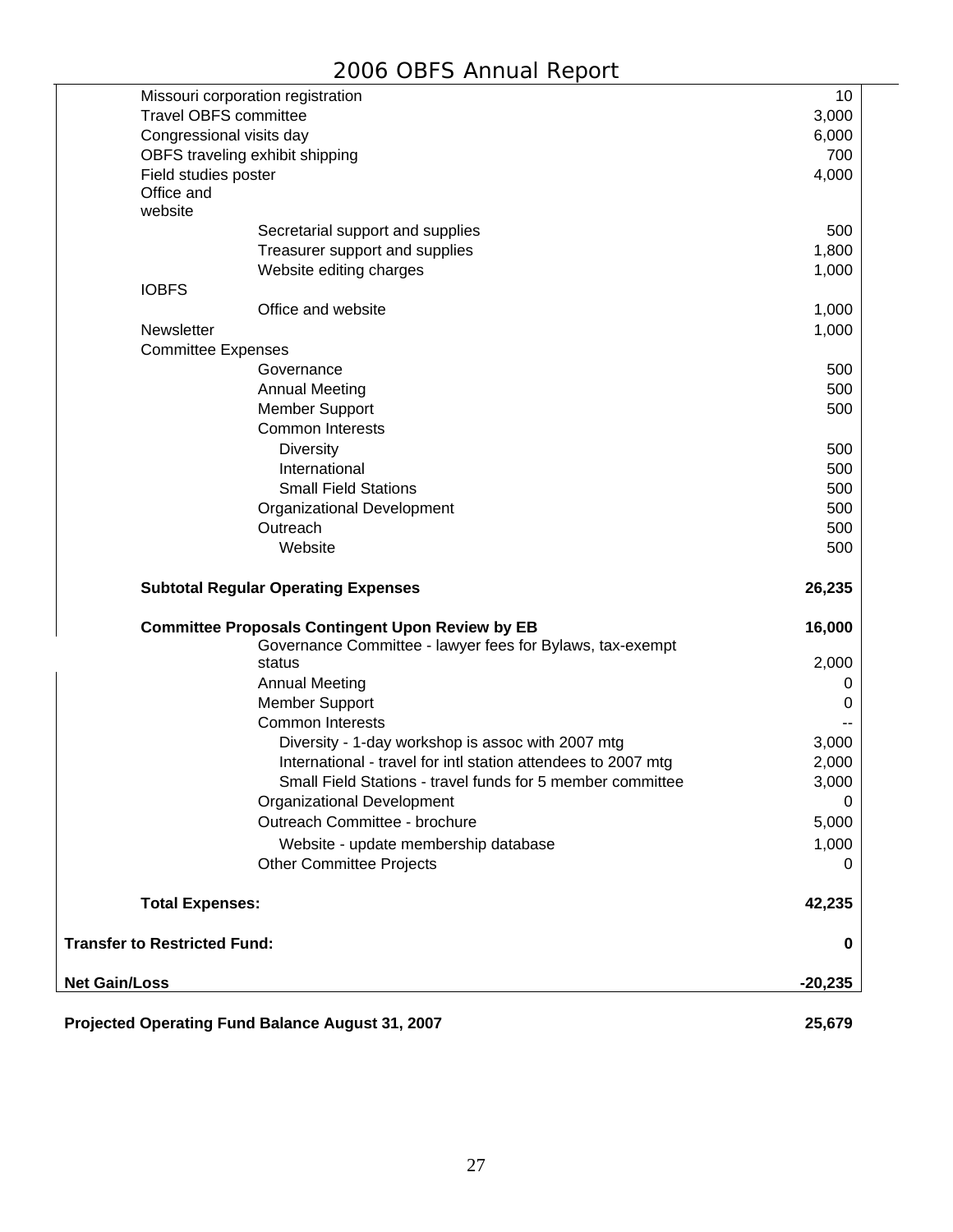## Organization of Biological Field Stations



Ms. Kristy Anderson University of Nebraska Cedar Point Biological Station 348 Manter Hall Lincoln, NE 68588-0118 402-472-5977

Mr. Robert Anderson University of Nebraska Cedar Point Biological Station 348 Manter Hall Lincoln, NE 68588-0118 402-472-5977

Dr. Tom Arsuffi Texas Tech University Field Station 254 Red Raider Lane PO Box 186 Junction, TX 76849 325-446-2301

Dr. Nevin Aspinwall Reis Biological Station - St. Louis **University** Biology 3507 Laclede Ave. St. Louis, MO 63103 314-977-3902

Mrs. Cherryl Baker Orange Coast College Math & Science Division 2701 Fairview Rd. P.O. Box 5005 Costa Mesa, CA 92628-5005 714-432-5847

Dr. Eric L Berlow UC Merced Sierra Nevada Research Institute Wawona Station Yosemite National Park, CA 95389 209-375-9917

#### **ANNUAL MEETING 2006 PARTICIPANT LIST**

Dr. Ian Billick Rocky Mountain Biological Laboratory PO Box 519 Crested Butte, CO 81224 970-349-7231

Dr. Virginia Boucher UCD NRS JMIE One Shields Ave. Davis, CA 95616 530-752-6949

Dr. Ed Boyer Prescott College Kino Bay Center for Cultural & Ecological Studies 220 Grove Ave Prescott, AZ 86301 928-350-2209

Mr. Jeff Brown UC Berkeley Sagehen Creek Field Station PO Box 939 Truckee, CA 96160 530-587-4830

Dr. Philippe S. Cohen Stanford University Jasper Ridge Biological Preserve Gilbert 109 Stanford, CA 94305-5020 650-851-6814

Dr. Peter Connors University of California Davis Bodega Marine Laboratory PO Box 247 Bodega Bay, CA 94923 707-875-3379

Ms. Nina Consolatti Michigan State University Kellogg Biological Station 3700 East Gull Lake Drive Hickory Corners, MI 49079



#### 269-671-2228

Ms. Susan Cordell USDA Forest Service 60 Nowelo Street Hilo, HI 96720 808-933-8121

Dr. Robert Crabtree Yellowstone Ecological Research **Center** 2048 Analysis Drive STE B Bozeman, MT 59718-6829 406-556-1414

Dr. George Davis Minnesota State University Moorhead Regional Science Center 1104 7th Avenue South Moorhead, MN 56563 218-477-2092

Ms. Mel Dean Rocky Mountain Biological Laboratory PO Box 519 Crested Butte, CO 81224 970-349-7231

Dr. Bohdan Dziadyk Augustana College Rock Island, IL 61201 309-794-3436

Ms. Kelli Elliott Orange Coast College Biology 2701 Fairview Rd. Costa Mesa, CA 92826 562-598-6727

Mrs. Faerthen Felix UC Berkeley Sagehen Creek Field Station P.O. Box 939 Truckee, CA 96160 530-587-4830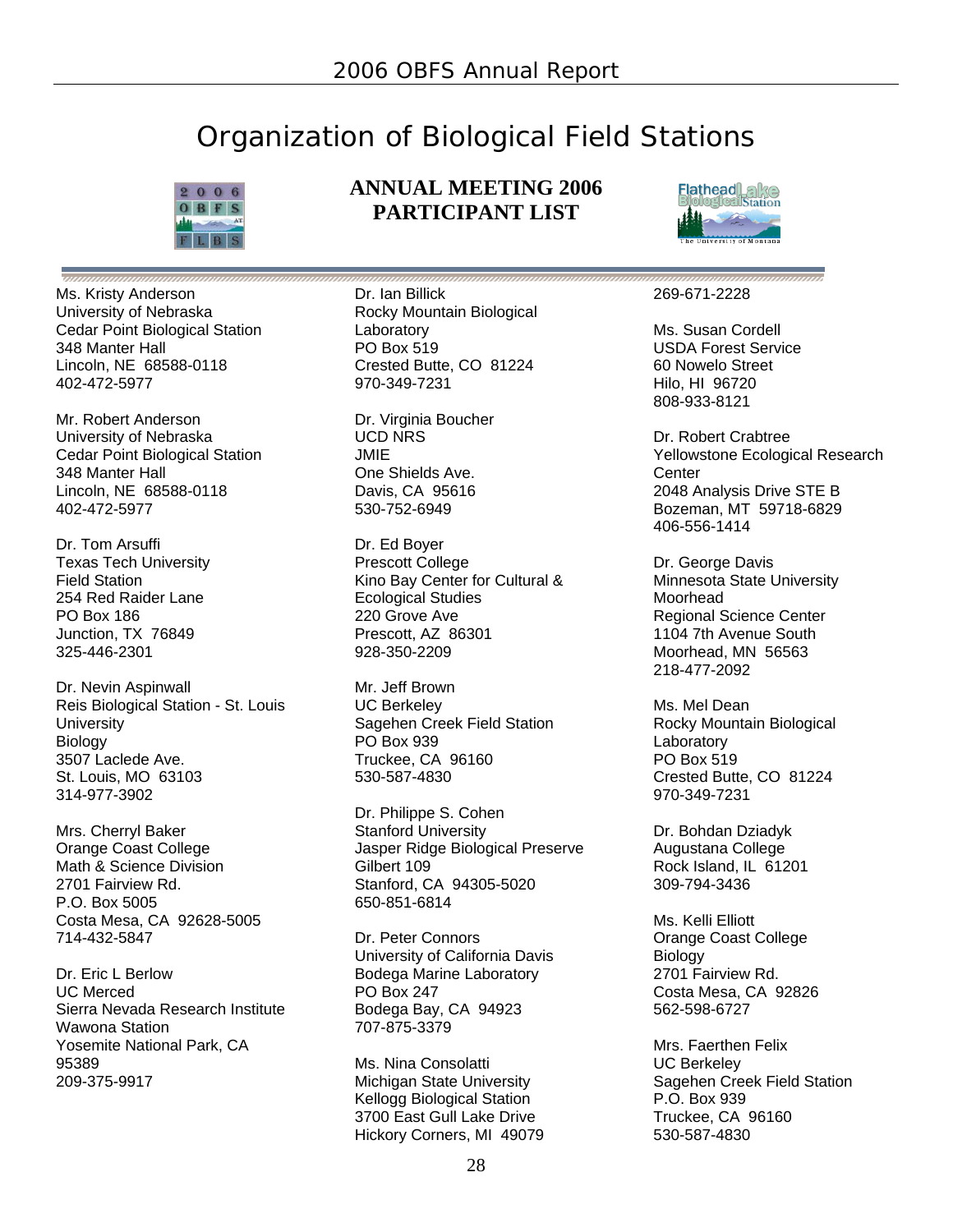Dr. Linda Fuselier Minnesota State University Moorhead **Biosciences** 1104 7th Ave S Moorhead, MN 56563 218-477-2571

Dr. Bruce Gilman Finger Lakes Community College Environmental Science 5308 Charland Road Middlesex, NY 14507 585-554-3038

Dr. James Gosz National Science Foundation EPSCoR 4201 Wilson Blvd Arlington, VA 22230 703-292-4965

Dr. Janice Greene Missouri State University Bull Shoals Field Station 901 S. National Ave. Springfield, MO 65897 417-836-5306

Dr. Jack Grubaugh University of Memphis Department of Biology Ellington Hall 217 Memphis, TN 38152 901-678-5487

Mr. Chris Halle Bodega Marine Laboratory P.O. Box 247 Bodega Bay, CA 94923 707-536-8914

Dr. Chad Hargrave Sam Houston State University Biological Sciences Box 2116 Huntsville, TX 77341 405-326-3680

Dr. Steve Harper Pinellas County Biological Field **Station** Environmental Lands Division 3611 Fletch Haven Dr. Tarpon Springs, FL 34688 727-453-6933

Dr. Tom Hayes UWSP

Treehaven Center W2540 Pickerel Creek Rd. Tomahawk, WI 54487 715-345-6316

Dr. Karen Hickman Oklahoma State University Dept. of Natural Resource Ecology and Mgt 167 Ag Hall Stillwater, OK 74078 405-744-9579

Dr. Ray Highsmith University of Mississippi Field **Station** 15 CR 2078 Abbeville, MS 38601 662-816-7836

Dr. Janet Hodder Oregon Institute of Marine Biology University of Oregon PO Box 5389 Charleston, OR 97420 541-888-2581 Ext. 215

Dr. Eva Horne Konza Prairie Biological Station Biology Kansas State University Manhattan, KS 66506 785-532-5929

Dr. Mary Hufty Archbold Expeditions President P. O. Box 2057 Lake Placid, FL 33862 650-851-4533

Dr. Sean Jenkins Western Illinois University Department of Biological Sciences 215 Waggoner Hall Macomb, IL 61455 309-298-2045

Dr. Kathleen Kavanagh University of Idaho Forest Resources CNR University of Idaho Moscow, ID 83844-1133 208-885-2552

Ms. Karen Kilbourne Sutton Avian Research Center **Development** 

P.O. Box 2007 Bartlesville, OK 74005 918-336-7778

Dr. John Kim San Diego State University Field Station Programs 5500 Campanile Dr. LS-106 San Diego, CA 92182 858-531-1783

Dr. Brian Kloeppel University of Georgia Institute of Ecology Coweeta Hydrologic Laboratory 3160 Coweeta Lab Road Otto, NC 28763 828-524-2128 Ext. 127

Mr. Michael Langston Oklahoma State University Environmental Institute 003 LSE Stillwater, OK 74078-3011 405-744-9994

Mr. David Larson Washington University Tyson Research Center P O Box 258 Eureka, MO 63025 314-935-8431

Dr. Lyndal Laughrin University of California Santa Barbara Santa Cruz Island Reserve Marine Science Institute University of California Santa Barbara, CA 93106 805-448-3491

Mr. Roger Long Rio San Martin Biological Field **Station** 1634 NW Saginaw Ave Bend, OR 97701 541-318-5510

Dr. Claudia Luke Bodega Marine Laboratory P.O. Box 247 Bodega Bay, CA 94923 707-875-2020

Dr. David Mahan Au Sable Institute 7526 Sunset Tr., NE Mancelona, Michigan 49659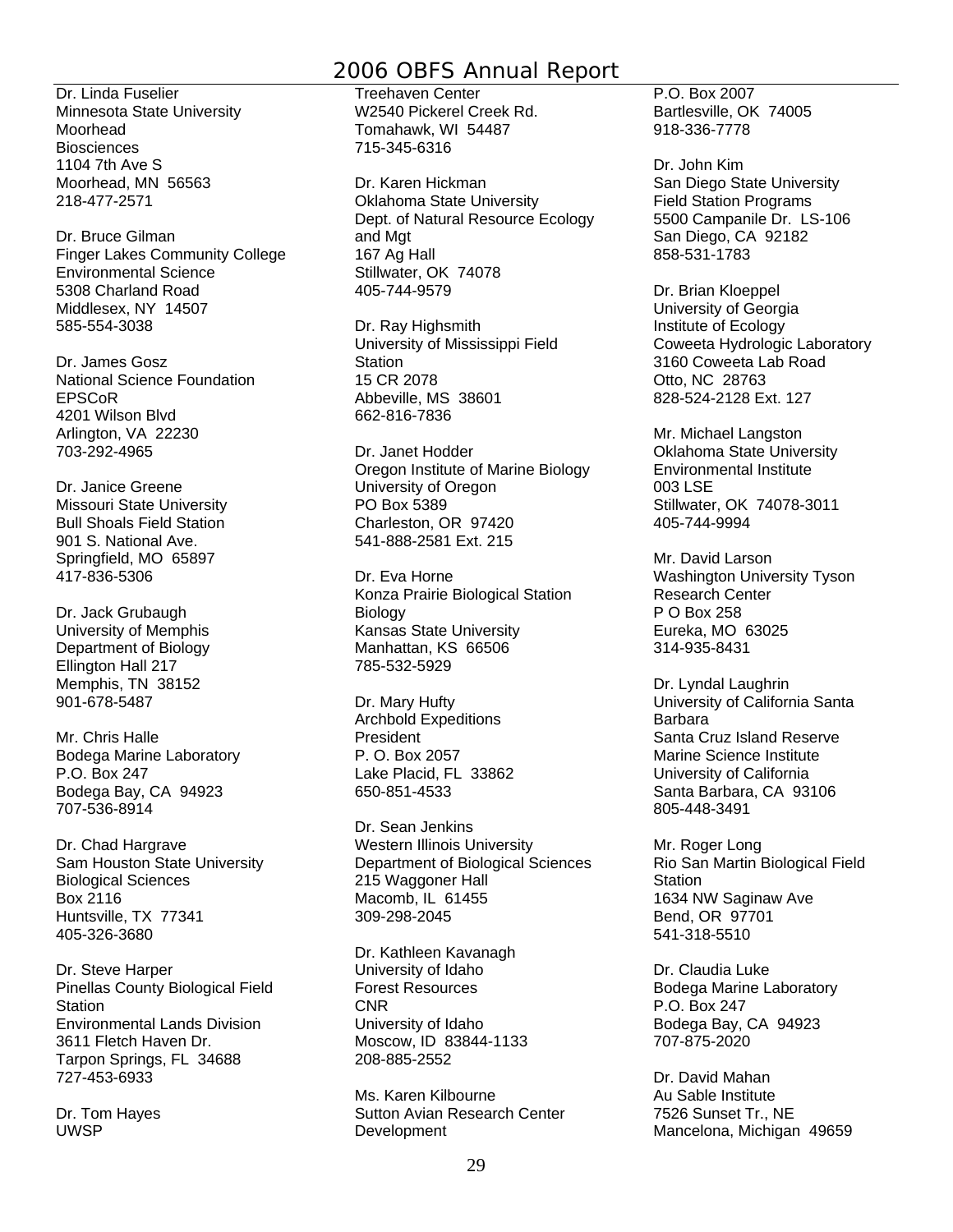231-587-8686

Dr. Deedra McClearn Organization for Tropical Studies PO 598 Lemont, PA 16851 814-867-1288

Dr. William Michener LTER Network Office Biology University of New Mexico MSC03 2020 Albuquerque, NM 87131-0001 505-345-8547

Mr. Nick Mihailoff Pymatuning Lab of Ecology University of Pittsburgh 13142 Hartstown Road Linesville, PA 16424 814-683-5813

Dr. Allan Muth Deep Canyon Desert Research **Center** University of California, Riverside P.O. Box 1738 Palm Desert, CA 92261 760 341-3655

Dr. Knute Nadelhoffer University of Michigan Biological **Station** Dept. of Ecology & Evolutionary **Bioloty** 1029 Natural Sciences 830 N. University Avenue Ann Arbor, MI 48109-1048 734-761-4461

Dr. Eric Nagy University of Virginia Mountain Lake Biological Station P.O. Box 400327 Charlottesville, VA 22904 434-982-5486

Ms. Chen Yin Noah Univ. of California Natural Reserve System 1111 Franklin St. Oakland, CA 94607-5200 510-987-0151

Mr. Marc Perkins Orange Coast College Biology 2701 Fairview Rd.

Costa Mesa, CA 92626 714-432-5847

Dr. Nathan Rank Sonoma State University 1801 E. Cotati Ave. Rohnert Park, CA 94928 707-664-3053

Dr. Chuck Rose St. Cloud State University Environmental Studies 720 4th Ave S St. Cloud, MN 56301 320-308-3129

Mr. Richard Rothaus St. Cloud State University Office of Sponsored Programs 720 Fourth Ave S AS 210 St. Cloud, MN 56301-4498 320-308-4932

Mr. Jeffrey Savino University of Toledo Lake Erie Center 6200 Bayshore Rd. Oregon, Ohio 43618 419-530-8361

Dr. Gerald Selzer National Science Foundation Division of Biological Infrastructure 4201 Wilson Blvd. Arlington, VA 22230 703-292-8470

Ms. Kim Shannon Sutton Avian Research Center Development P.O. Box 2007 Bartlesville, OK 74005 918-336-7778

Ms. Jennifer Sheldon Yellowstone Ecological Research **Center** 2048 Analysis Dr. STE B Bozeman, MT 59718-6829 406-556-1414

Gregory Smith University of Akron Biology 185 ASEC-W Akron, OH 44325-3908 330-972-7501

Dr. Mark Stromberg University of California, Berkeley Hastings Natural History Reserve 38601 E. Carmel Valley Road Carmel Valley, CA 9392 831-659-2664

Dr. Hilary Swain Archbold Biological Station Executive Director PO Box 2057 Lake Placid, FL 33852 863-465-2571 Ext. 251

Dr. Monte Thies Sam Houston State University Biological Sciences Box 2116 Huntsville, TX 77341 936-294-3746

Ms. Karen Van Keuren Finger Lakes Community College Office of Resource Development 4355 Lakeshore Drive Canandiagua, New York 14424 585-394-3500 Ext. 7206

Dr. Alison Wallace Minnesota State University Moorhead **Biosciences** 1104 7th Ave S Moorhead, MN 56563 218-477-2843

Dr. Linda Wallace University of Oklahoma Kessler Farm Field Laboratory 770 Van Vleet Oval Norman, OK 73019 405-325-6685

Dr. Lawrence Weider University of Oklahoma Biological Station HC-71, Box 205 Kingston, OK 73439 405-325-4766

Dr. Daniel Wenny Illinois Natural History Survey Lost Mound Field Station 3159 Crim Drive Savanna, IL 61074 815-273-3184

Dr. Matt Whiles Southern Illinois University